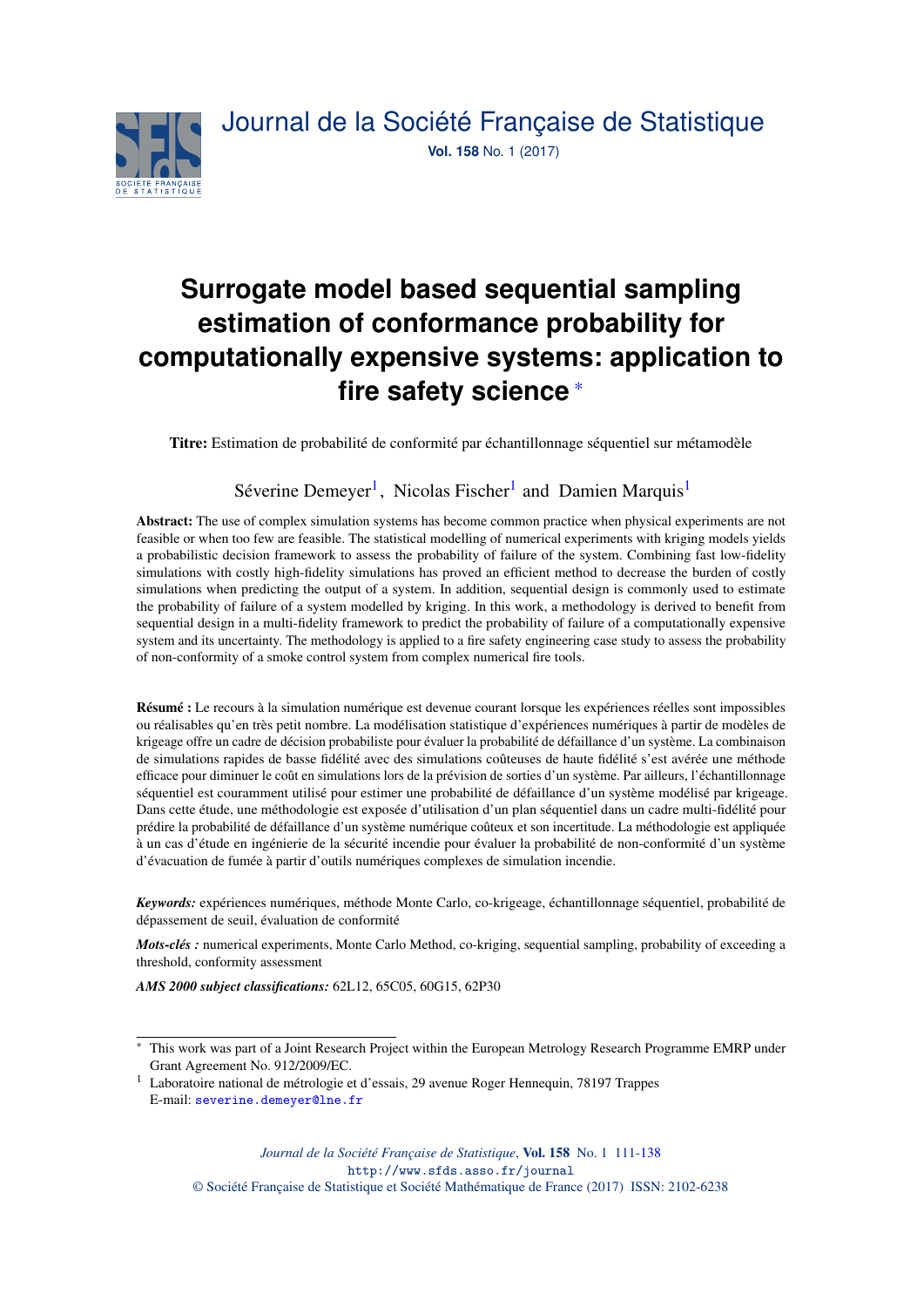#### 1. Introduction

When dealing with a computational system, one may be interested in propagating the uncertainties associated with the input quantities to evaluate the uncertainty associated with the output quantity.

In the decision theoretical framework pertaining to conformity assessment, one is interested also in the position of the output variable with respect to a given threshold (regulatory threshold...). The problem of knowing whether the output of a computationally expensive model exceeds a given threshold is very common for reliability analysis and safety-critical applications such as aerospace, nuclear power stations, civil engineering (models of bridges and buildings), fire safety engineering etc. The probability that the system output exceeds a threshold (probability of failure) gives a reliable measure of non conformity.

The probabilistic model associated to a simulator output is defined as  $Y = F(X)$  where  $F(.)$ denotes a generic simulator, viewed as a deterministic black box describing a physical model, and  $X = (X_1, ..., X_d)^T$  denotes the column vector of *d* input variables, *Y* is the model output. Let us denote  $\mathscr{D}$  the domain of variation of the *d* input variables ( $\mathscr{D} \subset \mathbb{R}^d$ ).

The probability of failure  $p_f$  of a system *F* over the input domain  $\mathscr D$  is defined as

$$
p_f = P(\{x \in \mathcal{D} : F(x) > s\}) = \int 1_{F(x) > s} f(x) dx \tag{1}
$$

where *f* is the joint density of the input variables defined on the domain  $\mathscr{D}$ ,  $1_{F_2(x)>s} = 1$  if  $F_2(x) > s$  and  $1_{F_2(x)>s} = 0$  otherwise.

Monte Carlo (MC) methods are usually used to perform uncertainty quantification (UQ) of physical systems. Due to the simulation time, MSE (mean square error) reduction techniques like importance sampling in [Rubinstein and Kroese](#page-27-1) [\(2008\)](#page-27-1) can decrease the number of simulations needed to achieve the same accuracy but the simulation time may remain prohibitive. A more efficient MSE reduction method consist in taking advantage of the physical model by using multilevel Monte Carlo (MLMC) methods [\(Giles,](#page-26-0) [2013\)](#page-26-0) and distributing the simulation budget between different levels where each level corresponds to a given resolution and numerical cost and thus limiting the recourse to simulations at finest resolution. MLMC can be applied quite generally to physical models, for instance when a finite spatial or temporal resolution is used to solve numerically a stochastics differential equation. This setting is a special way of creating multifidelity levels.

More generally, multifidelity engages an expensive high fidelity physical model and at least one cheap version (low fidelity model) which can be obtained e.g. by simplifying the physical model or changing the discretization model. [Geraci et al.](#page-26-1) [\(2015\)](#page-26-1) applied MLMC method to both high fidelity and low fidelity physical models and showed that the multifidelity MLMC method is more efficient than MLMC for the same number of simulations. A review of multifidelity approaches building on Monte Carlo methods for UQ is given in [Peherstorfer et al.](#page-26-2) [\(2016\)](#page-26-2). A general review of the evolving use of multifidelity methods is given in [Fernández-Godino et al.](#page-26-3) [\(2016\)](#page-26-3).

It is often the case that the discretized versions of a complex system (the high fidelity model) are still too time consuming to allow a proper UQ, e.g. when computational fluid dynamics (CFD) equations are tuned by a mesh size to create fidelity levels to estimate a probability of failure. To tackle this particular issue, [Stroh et al.](#page-27-2) [\(2017\)](#page-27-2) showed that using surrogate models of each fidelity level allows to perform UQ with a given accuracy.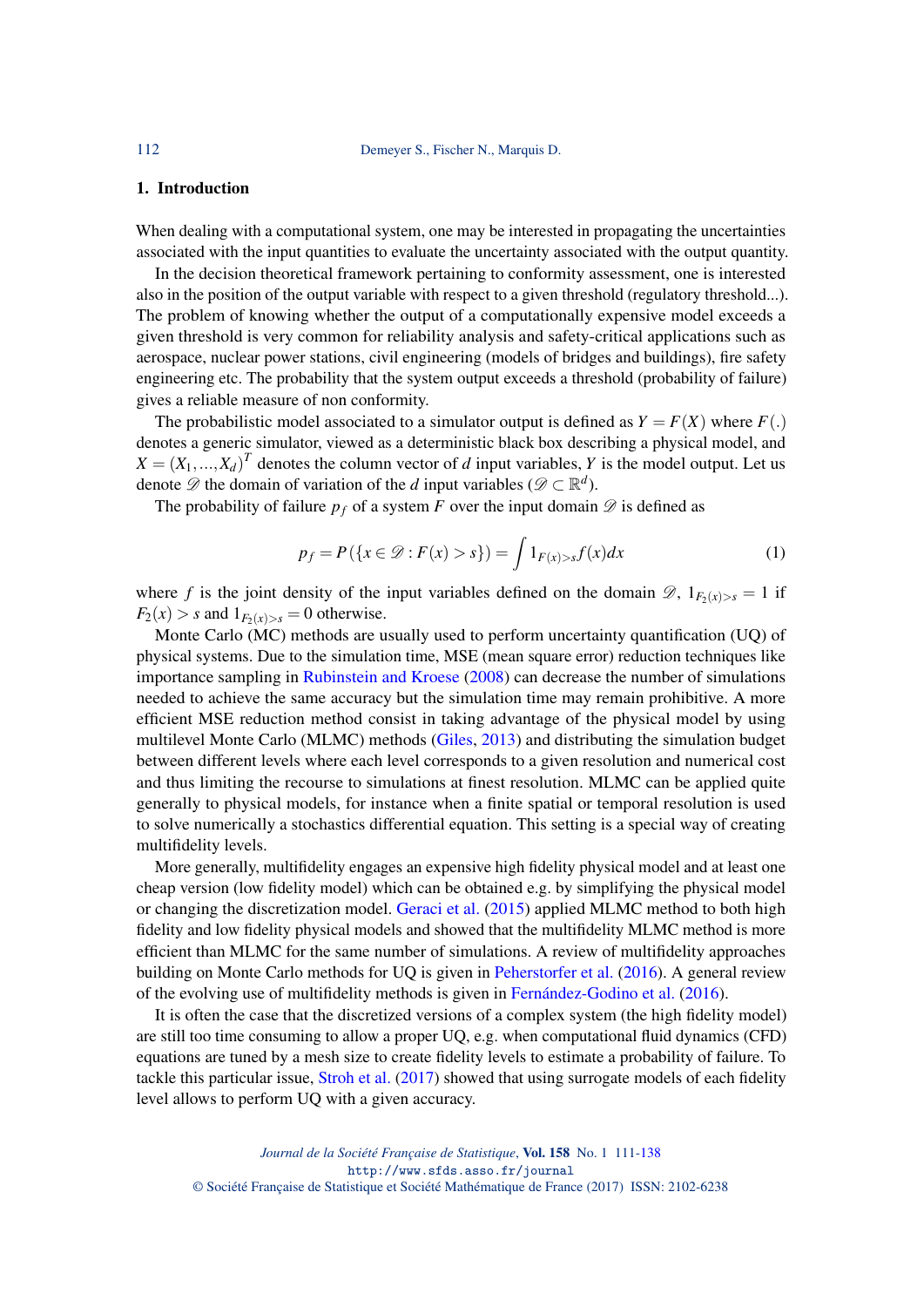Indeed, when direct sampling approaches from a system become intractable, a common practice is to capture the main features of interest of the system in surrogate models built from a number of observations. The most popular ones are the response surface models (see [Myers and Montgomery,](#page-26-4) [2015\)](#page-26-4) and Gaussian process (kriging) models (see [Sacks et al.,](#page-27-3) [1989;](#page-27-3) [Santner and Notz,](#page-27-4) [2003;](#page-27-4) [Rasmussen and Williams,](#page-27-5) [2006\)](#page-27-5) that produce a global approximation of the system.

However, the problem of computing a probability of exceeding a threshold is closely related to local approximation of a function in the failure region and to the estimation of the associated contour and can be seen as the volume of the failure domain [Bect et al.](#page-25-0) [\(2012\)](#page-25-0). This problem is even more critical as the simulation budget is very limited (case of CFD simulators) and the probability is low. The kriging based methods that are usually used to compute low order moments (mean, variance) of the outputs based on initial observation points need to be adapted to compute the probability of exceeding a threshold. The key idea is to design adaptive kriging algorithms based on the evaluation of smart new points involving sequential sampling strategies.

The aim of this paper is to propose a methodology to apply sequential sampling in targeted failure regions to multifidelity co-kriging metamodels in order to estimate the probability of conformity and its associated uncertainty. This work is mostly derived for two levels of fidelity and provides references to extend it to more levels.

The paper is organized as follows. Section 2 presents the motivating fire engineering application. Section 3 presents the Gaussian process modelling of numerical experiments. Section 4 presents the co-kriging mutltifidelity surrogate model used to combine two levels of simulations. Section 5 addresses the computation of the probability of non conformity based on the predictions from the surrogate model. Section 6 derived the implementation of the sequential co-kriging procedure to improve the estimation of the probability of non conformity. Section 7 provides an illustration of the methodology in a fire safety engineering case study.

#### 2. Motivating fire engineering application

The French fire safety regulation allows simulation based conformity assessment for establishment receiving the public.

High-fidelity fire propagation simulations are based on CFD equations and are very expensive, which drastically limits the number of critical configurations on which the conformity assessment is based. Less accurate (low-fidelity) numerous cheap simulations are obtained with a zone model solving ordinary differential equations (simplified physical model).

Only a few statistical works based on low-fidelity simulations can be found in the literature. An uncertainty propagation with Monte Carlo simulations through a zone model code was performed in [Kong et al.](#page-26-5) [\(2012\)](#page-26-5). An inverse problem approach is tackled in [Overholt and Ezekoye](#page-26-6) [\(2012\)](#page-26-6) to characterize an input quantity after fires have been simulated. The computation of a probability of failure with subset sampling is derived in [Au et al.](#page-25-1) [\(2007\)](#page-25-1).

The fusion of two fidelity levels allows to construct a probabilistic framework for conformity assessment based on high-fidelity simulations of fire.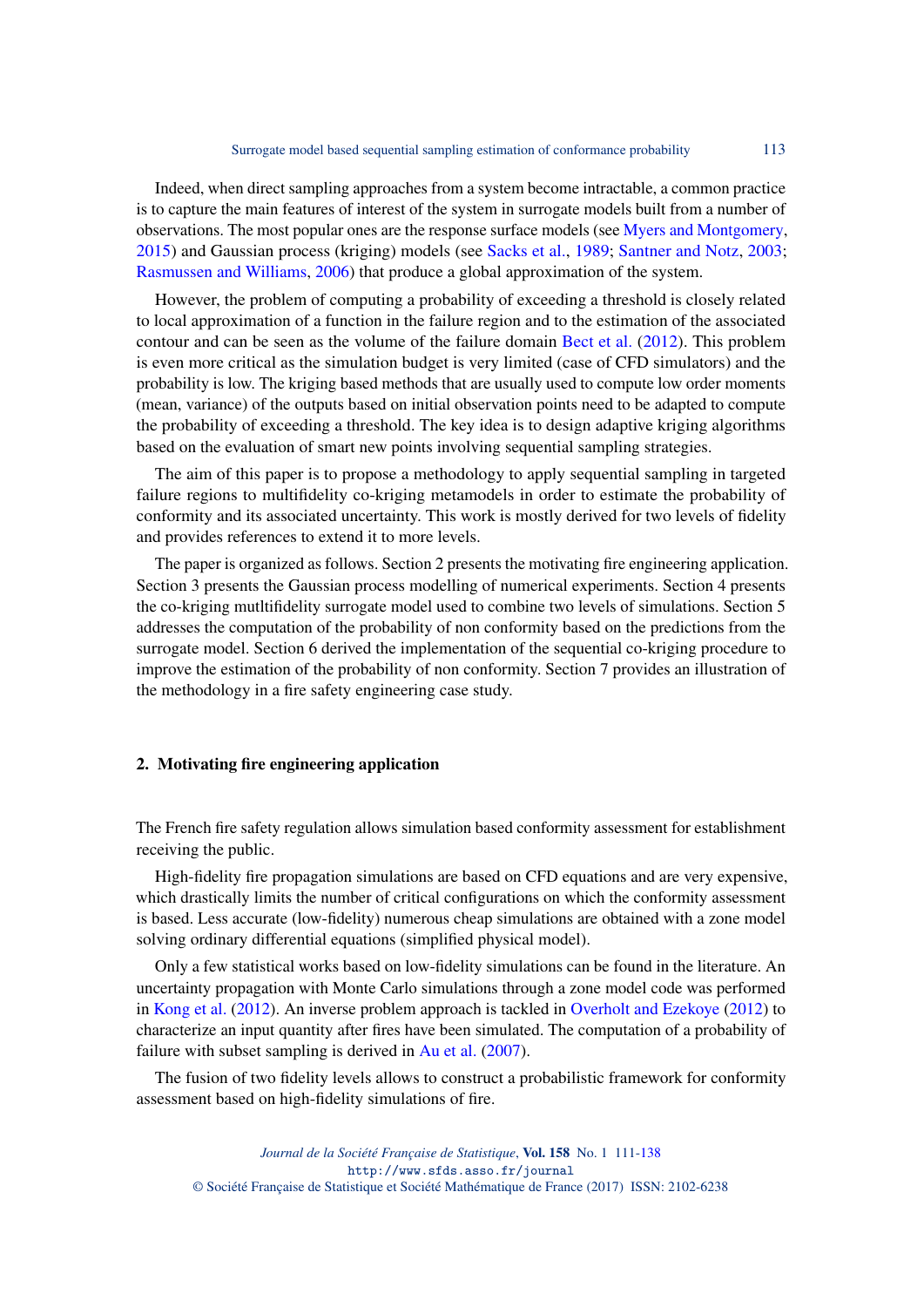#### 3. Gaussian process modelling of numerical experiments

Gaussian process modelling of deterministics numerical experiments makes the assumption that the simulator *F* is a realization of a random function *Y* such that  $F(x) = Y(x, \omega)$ ,  $x \in \mathcal{D}, \omega \in \Omega$ where  $\Omega$  is the probability space and *Y* is of the form

<span id="page-3-0"></span>
$$
Y(x) = Z(x) \tag{2}
$$

where  $Z(.)$  is a stationary Gaussian process having mean  $\mu$ , variance  $\sigma_Z^2$  and covariance function  $k(.)$ .

A Gaussian process is a collection of random variables, any finite number of which have a joint Gaussian distribution, so that a Gaussian process is uniquely determined by a mean function  $\mu = E(Z)$  and a positive definite covariance function  $\Sigma = Cov(Z) = (k(x, x'))_{x, x' \in \mathcal{D}}$ . In this paper, we use the shorthand notation  $Z \sim GP(\mu, \Sigma)$ .

Various assumptions on  $\mu$  yield to *simple kriging* ( $\mu$  is a known constant), *ordinary kriging* ( $\mu$ is an unknown constant independent of  $x$ ), *universal kriging* ( $\mu$  is modelled as a linear combination of basis functions). For details about Gaussian process modelling of numerical experiments, the reader is referred to [Picheny et al.](#page-26-7) [\(2010\)](#page-26-7), [Rasmussen and Williams](#page-27-5) [\(2006\)](#page-27-5) and [Santner and](#page-27-4) [Notz](#page-27-4) [\(2003\)](#page-27-4). Interpretations of the covariance function and the mean function are provided in appendices [A](#page-23-0) and [B](#page-23-1) respectively.

Measurement noise or model error can be modelled as a Gaussian process having zero mean added to the right hand part of eq. [\(2\)](#page-3-0) as in [Perdikaris et al.](#page-26-8) [\(2015\)](#page-26-8).

Kriging model [\(2\)](#page-3-0) can be extended in a multifidelity framework by considering  $Z_1$ ,..., $Z_L$ various surrogate fidelity levels of *Z* sorted by increasing order of fidelity where *Z<sup>L</sup>* is the highestfidelity level. The setting of this paper requires that at least two fidelity versions of *F* exist and that surrogates are obtained from Gaussian process modelling, yielding the so called co-kriging model presented next section. The lower fidelity levels may be obtained by simplification of the highest level physical model or a coarse discretization of the problem (e.g. by tuning a mesh size).

#### 4. Modelling numerical experiments from two fidelity levels with co-kriging models

#### <span id="page-3-1"></span>*4.1. Initial design of experiments*

Denote  $\mathscr{D}_1 = (x_{11},...,x_{1n_1})$  and  $\mathscr{D}_2 = (x_{21},...,x_{2n_2})$  the designs of experiments at low-fidelity and high-fidelity levels respectively, with  $\mathcal{D}_2 \subset \mathcal{D}_1 \subset \mathcal{D}$ ,  $n_1 = #\mathcal{D}_1$  and  $n_2 = #\mathcal{D}_2$ , where # $\mathcal D$  denotes the cardinality of the set  $\mathscr{D}$ .

Let  $y^T = (y_1^T, y_2^T)$  be the output data, where  $y_1^T = F_1(\mathcal{D}_1) = (F_1(x_{11}), ..., F_1(x_{1n_1}))$  and  $y_2^T =$  $F_2(\mathscr{D}_2) = (F_2(x_{21}),...,F_2(x_{2n_2}))$  denote the outputs of the low-fidelity system  $F_1(.)$  (fast approximations) and high-fidelity system  $F_2(.)$  (expensive and accurate) respectively.

If information or an educated guess are available about the failure domain, some of the points or some of the coordinates of the points should be fixed accordingly. The remaining points of the initial designs of experiments should explore the input space and can be obtained with nested latin hypercube designs.

The number of initial points and their distribution on either the high-fidelity level or the lowfidelity level depends on a compromise between the time of a run at each level and its relevance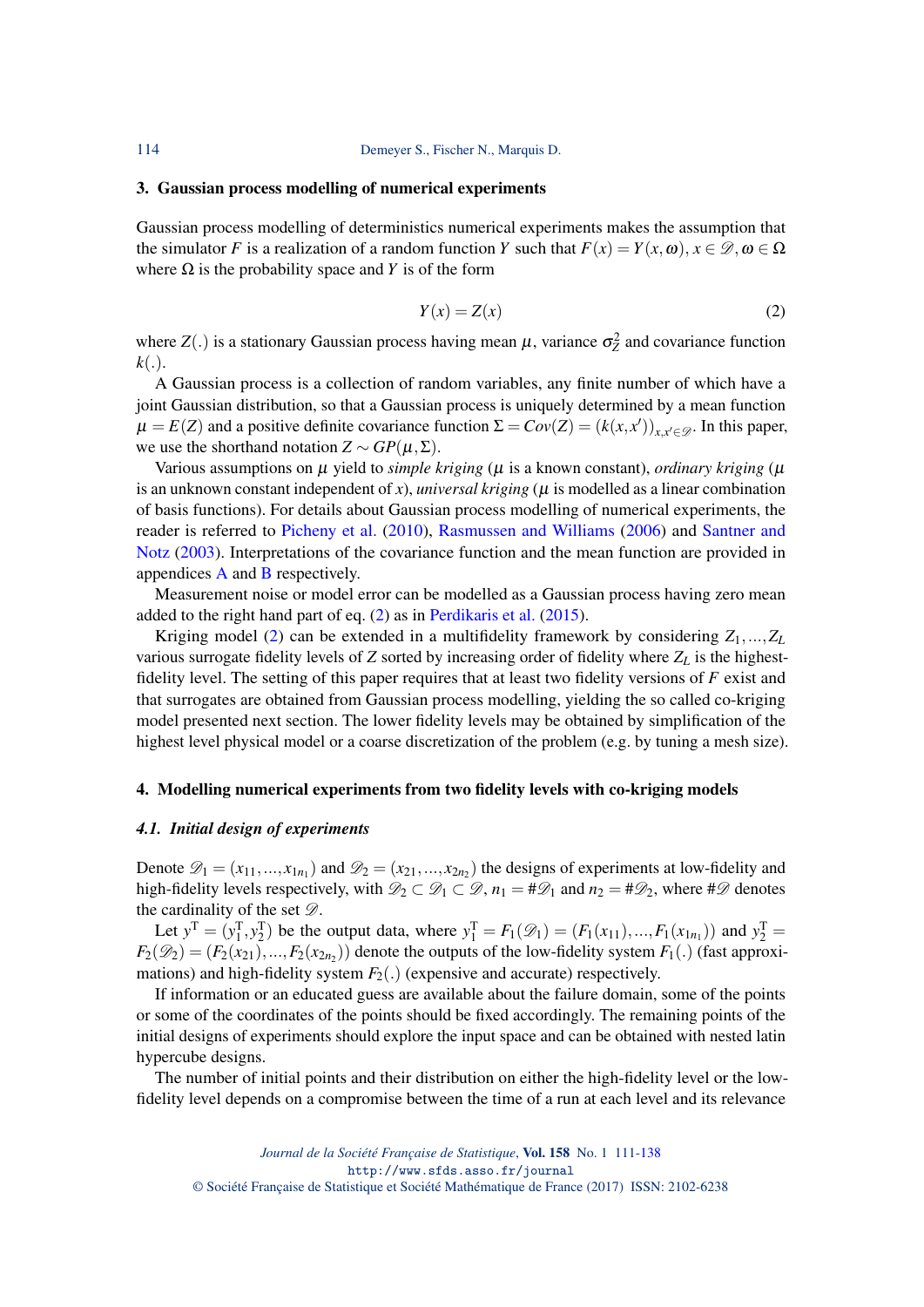to evaluate the failure probability (which depends on the number of input variables and the sought probability). If higher-fidelity experiments are too expensive, lower-fidelity experiments can be used to predict initial failure points to be evaluated at the high-fidelity level.

#### <span id="page-4-1"></span>*4.2. Co-kriging model*

Model outputs *y*<sup>1</sup> (low fidelity) and *y*<sup>2</sup> (high fidelity) are respectively modelled as observations from a Gaussian process  $Z_1$  and  $Z_2$ . The co-kriging multifidelity model presented by [Kennedy](#page-26-9) [and O'Hagan](#page-26-9) [\(2000\)](#page-26-9) is based on the following first-order auto-regressive relation

<span id="page-4-0"></span>
$$
Z_2(x) = \rho Z_1(x) + \delta(x) \tag{3}
$$

where  $\rho$  measures the correlation between model outputs,  $\delta(.)$  is a Gaussian process independent from  $Z_1(.)$  with  $\delta \sim GP(\mu_{\delta}, \Sigma_{\delta})$  and  $Z_1 \sim GP(\mu_1, \Sigma_1)$ .

As a consequence of model [\(3\)](#page-4-0),  $Z_2(.)$  is a Gaussian process  $Z_2 \sim GP(\mu_2, \Sigma_2)$  where  $\mu_2 =$  $\rho \mu_1 + \mu_\delta$  and  $\Sigma_2 = \rho^2 \Sigma_1 + \Sigma_\delta$ .

For a vector of  $n_0$  locations  $x_0$ , the joint distribution of  $Z_2(x_0)$  and y is the following multivariate Normal distribution

$$
\begin{pmatrix} Z_2(x_0) \\ y \end{pmatrix} \sim N_{n_0+n_1+n_2} \left( \begin{pmatrix} \mu_2(x_0) \\ m \end{pmatrix}, \begin{pmatrix} \frac{\Sigma_2(x_0)}{r(x_0)} & \frac{r(x_0)^T}{V} \end{pmatrix} \right)
$$

where  $m = (\mu_1(\mathcal{D}_1)^T, \mu_2(\mathcal{D}_2)^T)^T$  is the mean vector of length  $n_1 + n_2$  of point at the two levels, the  $n_0 - by -n_1 + n_2$  matrix  $r(x_0)$  contains the covariances between points  $x_0$  and the points at the two levels, the  $n_1 + n_2 - by - n_1 + n_2$  covariance matrix *V* represents the cross-covariances between the points at the two levels. These matrices are described in appendix [C](#page-25-2) in the case where  $Z_1$  and  $\delta$  are modelled as universal kriging models.

It follows that the conditional distribution of  $Z_2(x)$  w.r.t. the vector of observations *y* and the parameters in the mean and covariance function is the following Gaussian process

$$
Z_2(x)|y \sim GP(\mu_{2,co}(x), \Sigma_{2,co}(x))
$$
\n
$$
\tag{4}
$$

where

$$
\mu_{2,co}(x) = \mu_2(x) + r(x)^T V^{-1}(y - m)
$$
\n(5)

$$
\Sigma_{2,co}(x) = \Sigma_2(x) - r(x)^T V^{-1} r(x)
$$
\n(6)

The predictor (posterior mean)  $\mu_{2,co}(x)$  can be used as a co-kriging surrogate of  $F_2$  and the posterior variance  $\sigma_{2,co}^2 = \rho^2 \sigma_1^2 + \sigma_\delta^2 - r(x)^T V^{-1} r(x)$  is the mean square error (MSE) of the predictor.

These formulas require the inversion of a possibly large data covariance matrix *V* which may become ill-conditionned as the number of points increases. This is particularly challenging for higher number of levels as *V* contains all cross covariances of points between all levels.

[Le Gratiet and Cannamela](#page-26-10) [\(2015\)](#page-26-10) take advantage of nested designs to propose a recursive formulation of the posterior mean and variance at each level which allows to invert *L* data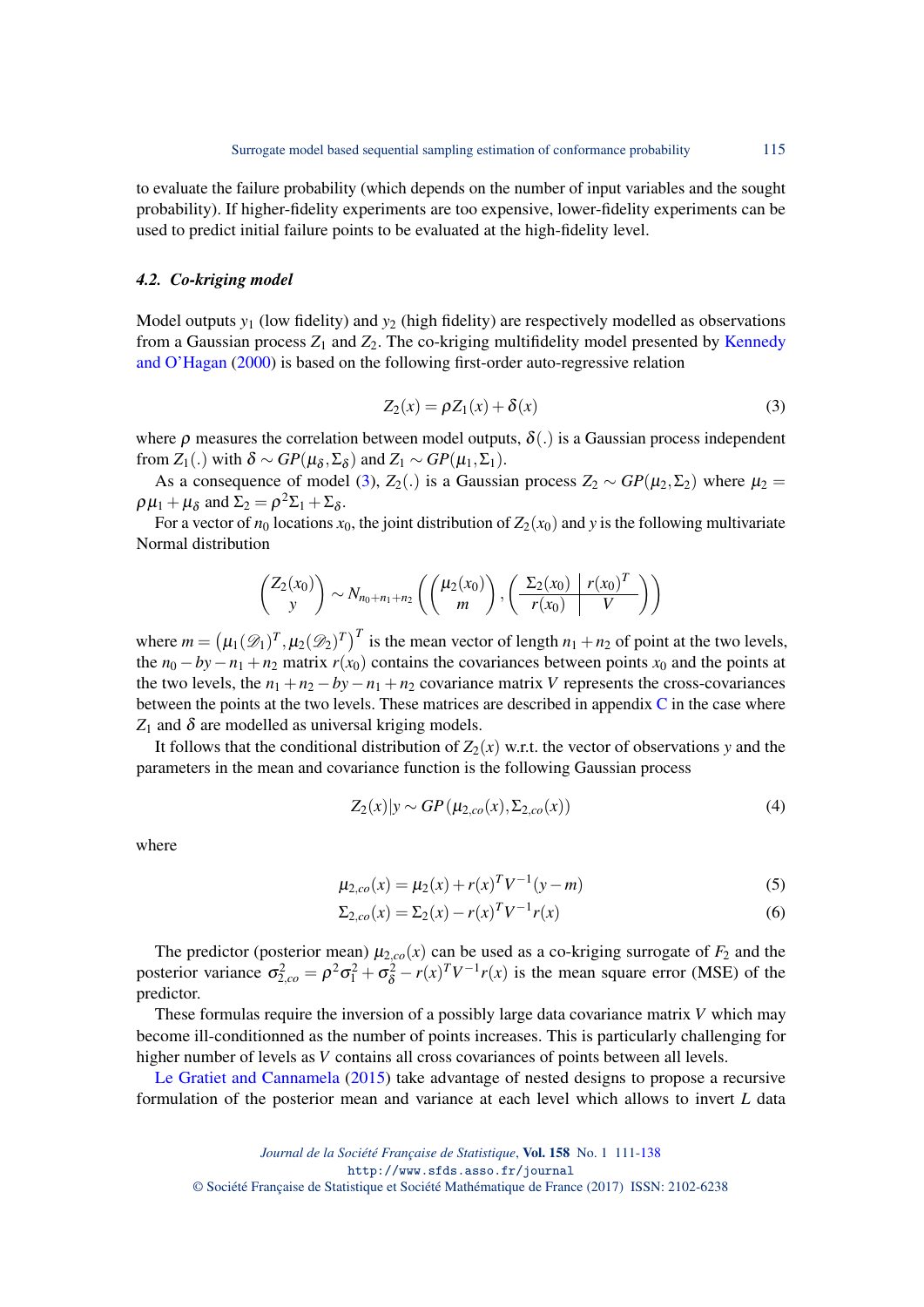116 Demeyer S., Fischer N., Marquis D.

covariance matrices of points at each level instead of a matrix of dimension  $\sum_{l=1}^{L} n_l - by - \sum_{l=1}^{L} n_l$ . This formulation decomposes the huge co-kriging problem into *L* smaller kriging problems.

We illustrate this process on two levels in the universal kriging framework of appendix [C.](#page-25-2)

Let us denote  $\tilde{Z}_1$  the conditional Gaussian process at low-fidelity level with mean  $\mu_{Z_1}$  and covariance  $\Sigma_{Z_1}$  and replace  $Z_1$  by  $\tilde{Z}_1$  in eq.[\(2\)](#page-3-0) with the same hypothesis on  $\delta$ 

$$
Z_2(x) = \rho \tilde{Z}_1(x) + \delta(x) \tag{7}
$$

For a vector of  $n_0$  locations  $x_0$ , the joint distribution of  $Z_2(x_0)$  and  $y_2$  is the following multivariate Normal distribution

$$
\begin{pmatrix} Z_2(x_0) \\ y_2 \end{pmatrix} \sim N_{n_0+n_2} \left( \begin{pmatrix} \rho \mu_{Z_1}(x_0) + H_2(x_0) \\ \rho y_1(\mathcal{D}_2 + H_2(\mathcal{D}_2)) \end{pmatrix} \beta_2, \begin{pmatrix} \rho^2 \Sigma_{Z_1}(x_0) + \Sigma_{\delta}(x_0) & r_2(x_0)^T \\ r_2(x_0) & V_{22} \end{pmatrix} \right) \tag{8}
$$

where  $r_2(x_0)$  is the vector of covariance between  $x_0$  and points in  $\mathscr{D}_2$ ,  $V_{22} = \rho^2 \Sigma_{Z_1}^2 + \Sigma_{\delta}$  is the data covariance matrix of points in  $\mathcal{D}_2$ .

The recursive conditional distribution of  $Z_2(x)$  w.r.t. the vector of observations *y* is the following Gaussian process

<span id="page-5-1"></span><span id="page-5-0"></span>
$$
\tilde{Z}_2(x)|y \sim GP(\mu_{Z_2}(x), \Sigma_{Z_2}(x))
$$
\n(9)

with

$$
\mu_{Z_2}(x) = \rho \mu_{Z_1}(x) + h_2(x)^T \beta_2 + r_2(x)^T V_{22}^{-1} (y_2 - \rho y_1(\mathcal{D}_2) - H_2 \beta_2)
$$
(10)

$$
\Sigma_{Z_2}(x) = \rho^2 \Sigma_{Z_1}(x) + \Sigma_{\delta} - r_2(x)^T V_{22}^{-1} r_2(x)
$$
\n(11)

where  $y_1(\mathcal{D}_2)$  is the vector containing the low fidelity observations at points in  $\mathcal{D}_2$ .

It can be noticed that the recursive conditional co-kriging formulas involve conditional kriging formulas at low-fidelity and a correction term depending only on high-fidelity points (e.g. the matrix of regression functions  $H_2$ , the covariance matrix between high-fidelity points  $V_{22}$ , covariance with high-fidelity points  $r_2$ ). Extension of these formulas for  $L > 2$  fidelity levels can be found in [Le Gratiet and Cannamela](#page-26-10) [\(2015\)](#page-26-10).

In the remaining of this paper, credible values for  $F_2(x)$  given the observed data y and the estimated parameters and their uncertainties are embedded in the posterior predictive distribu-tion (metamodel) based on the recursive formulation eq.[\(9\)](#page-5-0) now denoted  $M(x) = [\tilde{Z}_2(x)|y] =$  $(\tilde{Z}_2(x)|obs)_{x \in \mathscr{D}}$ .

For the estimation of recursive co-kriging model parameters the reader is referred to [Le Gratiet](#page-26-10) [and Cannamela](#page-26-10) [\(2015\)](#page-26-10) and to the R package MuFiCokriging [\(Le Gratiet,](#page-26-11) [2012\)](#page-26-11).

#### *4.3. Toy example*

In this example, we consider the two fidelity level toy functions used by [Le Gratiet](#page-26-12) [\(2013\)](#page-26-12) where  $F_2(x) = (6x-2)^2 \sin(12x-4)$  and  $F_1(x) = 0.5F_2(x) + 10(x-0.5) - 5$ .

Figure [1a](#page-6-0) shows the kriging estimate and the 95% credible bounds of *F*<sup>2</sup> based on 5 observation points. It can be observed that no observation allows the metamodel to capture the fall of  $F_2$ between  $x = 0.6$  and  $x = 1$ , so that the kriging metamodel is wrong in that range.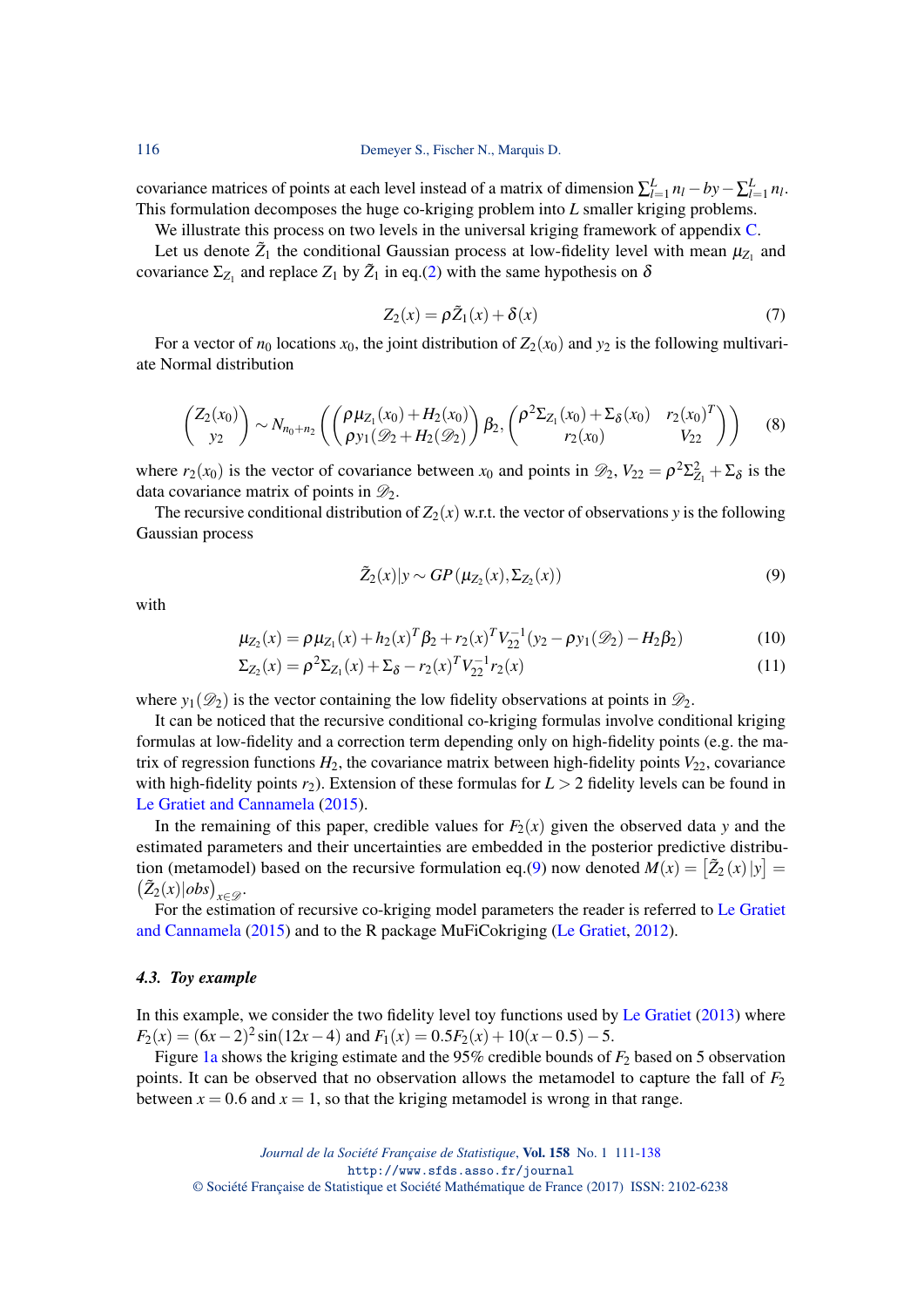Figure [1b](#page-6-0) shows the effect of a low-fidelity function (in grey) whose behaviour shows an inflection in this range of values. As a result, the co-kriging estimate (in red) now reaches lower values, but still remains above the minimum. Moreover, the large number of low-fidelity simulations reduces the uncertainty over all the domain. It remains that the information contained in the cheap version  $F_1$  is unable to render the magnitude of the fall in  $F_2$ , since it is biased. New observations from  $F_2$  are needed in this range.

This simple example illustrates a challenge of multifidelity co-kriging. As co-kriging allows to perform more cheap simulations, an issue is to determine when costly but unbiased observations with higher fidelity are required. This issue is more and more challenging as the number of levels increases.

<span id="page-6-0"></span>

(a) *Kriging results based on the high-fidelity points* (b) *Co-kriging results*

FIGURE 1: *Comparison between kriging at high-fidelity and co-kriging.*

#### <span id="page-6-1"></span>5. Computation of the probability of non conformity of an expensive system

This section derives a generic methodology to compute the probability of non conformity *p<sup>f</sup>* of an output from a computationally expensive system *F* modelled either by kriging or by co-kriging with a cheap approximation. Given a regulatory threshold *s*, *p<sup>f</sup>* is defined as

$$
p_f = \int 1_{F(x) > s} f(x) dx \tag{12}
$$

where  $f(.)$  is the joint distribution of the input variables  $X_1, ..., X_d, 1_{F(x)>s} = 1$  if  $F(x) > s$  and  $1_{F(x)>s} = 0$  otherwise.

The objective of this section is to provide an estimate  $\hat{p}_f$  of  $p_f$  with an associated uncertainty  $u(\hat{p}_f)$ , based on a metamodel *M* of *F* obtained either by kriging or by co-kriging.

Given a metamodel *M* approximating *F*, the best estimator  $p_f^{MSE}$  of  $p_f$  that minimizes the mean squared error  $E_M((p_f - p_f^{MSE})^2)$  is (see [Bect et al.,](#page-25-0) [2012\)](#page-25-0)

*Journal de la Société Française de Statistique*, Vol. 158 No. 1 111[-138](#page-27-0) http://www.sfds.asso.fr/journal © Société Française de Statistique et Société Mathématique de France (2017) ISSN: 2102-6238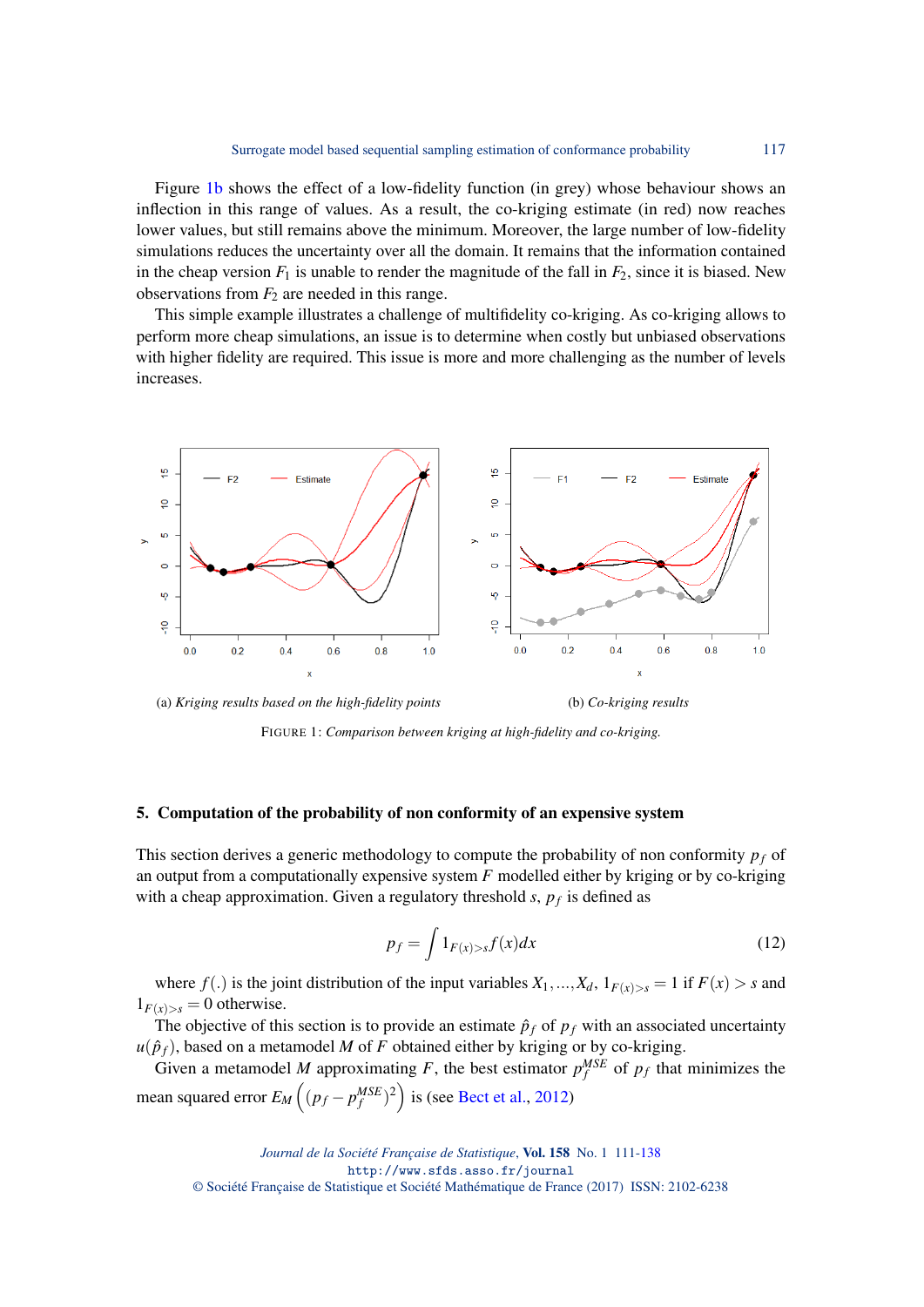118 Demeyer S., Fischer N., Marquis D.

$$
p_f^{MSE} = \int P(M(x) > s) f(x) dx = \int \pi(x) f(x) dx \tag{13}
$$

where  $\pi(x)$  is the probability of excursion defined for location  $x \in \mathcal{D} \setminus \mathcal{D}_n$  as

$$
\pi(x) = P(M(x) > s) = P\left(\frac{M(x) - \hat{m}(x)}{\hat{\sigma}(x)} > \frac{s - \hat{m}(x)}{\hat{\sigma}(x)}\right) = \Phi\left(\frac{\hat{m}(x) - s}{\hat{\sigma}(x)}\right)
$$
(14)

where  $\hat{m}(x)$  and  $\hat{\sigma}^2(x)$  are the predicted mean and variance at point *x* respectively,  $\Phi$  is the cumulative distribution function of the standard Gaussian distribution.

Since *M* is a conditional Gaussian process,  $p_f^{MSE}$  is a random variable so that  $p_f$  and  $u^2(p_f)$ are respectively estimated by the mean  $E_M(p_f^{MSE})$  and variance  $Var_M(p_f^{MSE})$ . The subscript M indicates that integration is performed with respect to the metamodel uncertainty.

Let us denote  $M_{(k)}$  a simulated trajectory from *M*, Monte Carlo estimates of  $E_M(p_f^{MSE})$  and  $Var_M(p_f^{MSE})$  respectively read

$$
\hat{p}_f = \frac{1}{KL} \sum_{k=1}^{K} \sum_{l=1}^{L} 1_{M_{(k)}(x_l) > s} \tag{15}
$$

$$
u^{2}(\hat{p}_{f}) = \frac{1}{K} \sum_{k=1}^{K} \left( \frac{1}{L} \sum_{l=1}^{L} 1_{M_{(k)}(x_{l}) > s} - \hat{p}_{f} \right)^{2}
$$
(16)

Define  $cv(\hat{p}_f) = \frac{u(\hat{p}_f)}{\hat{p}_f}$  the relative uncertainty of  $\hat{p}_f$  (also called coefficient of variation), as an indicator of the accuracy of the estimated probability of non conformity that can be used as a stopping criterion for the sequential computation of the probability of failure.

For a large number of draws *L*, say *L* > 10,000, it is preferable to sample trajectories with the adaptation proposed by [Oakley and A.O'Hagan](#page-26-13) [\(2002\)](#page-26-13).

#### 6. Sequential planning for co-kriging probability of failure

Over the last decade, sequential approaches taking advantage of multifidelity have been developed for optimization [\(Kandasamy et al.,](#page-26-14) [2016;](#page-26-14) [Huang et al.,](#page-26-15) [2006;](#page-26-15) [Courrier et al.,](#page-26-16) [2014;](#page-26-16) [Gano et al.,](#page-26-17) [2006\)](#page-26-17), approximation [\(Xiong et al.,](#page-27-6) [2013;](#page-27-6) [Le Gratiet and Cannamela,](#page-26-10) [2015\)](#page-26-10) and contour line estimation [\(Chen et al.,](#page-25-3) [2013\)](#page-25-3).

These approaches propose various strategies to select the best new point and the fidelity level of the simulation. Some of them introduce cost functions to better allocate resources, see [Le](#page-26-10) [Gratiet and Cannamela](#page-26-10) [\(2015\)](#page-26-10) for global approximation problems and [Huang et al.](#page-26-15) [\(2006\)](#page-26-15) for optimization problems.

This approach is new for sequential multifidelity co-kriging based probability of failure. This section proposes a review of literature on sequential planning for kriging based evaluation of probabilities of failure [\(Bect et al.,](#page-25-0) [2012;](#page-25-0) [Picheny et al.,](#page-26-7) [2010\)](#page-26-7) and contour line estimation [\(Ranjan](#page-27-7) [et al.,](#page-27-7) [2008\)](#page-27-7) followed by a review of multifidelity methods tackling the choice of the level. The objective of this section is to give enough material to carry out a complete sequential procedure for multifidelity estimation of probability of failure. An implementation of a such a methodology is provided in the application.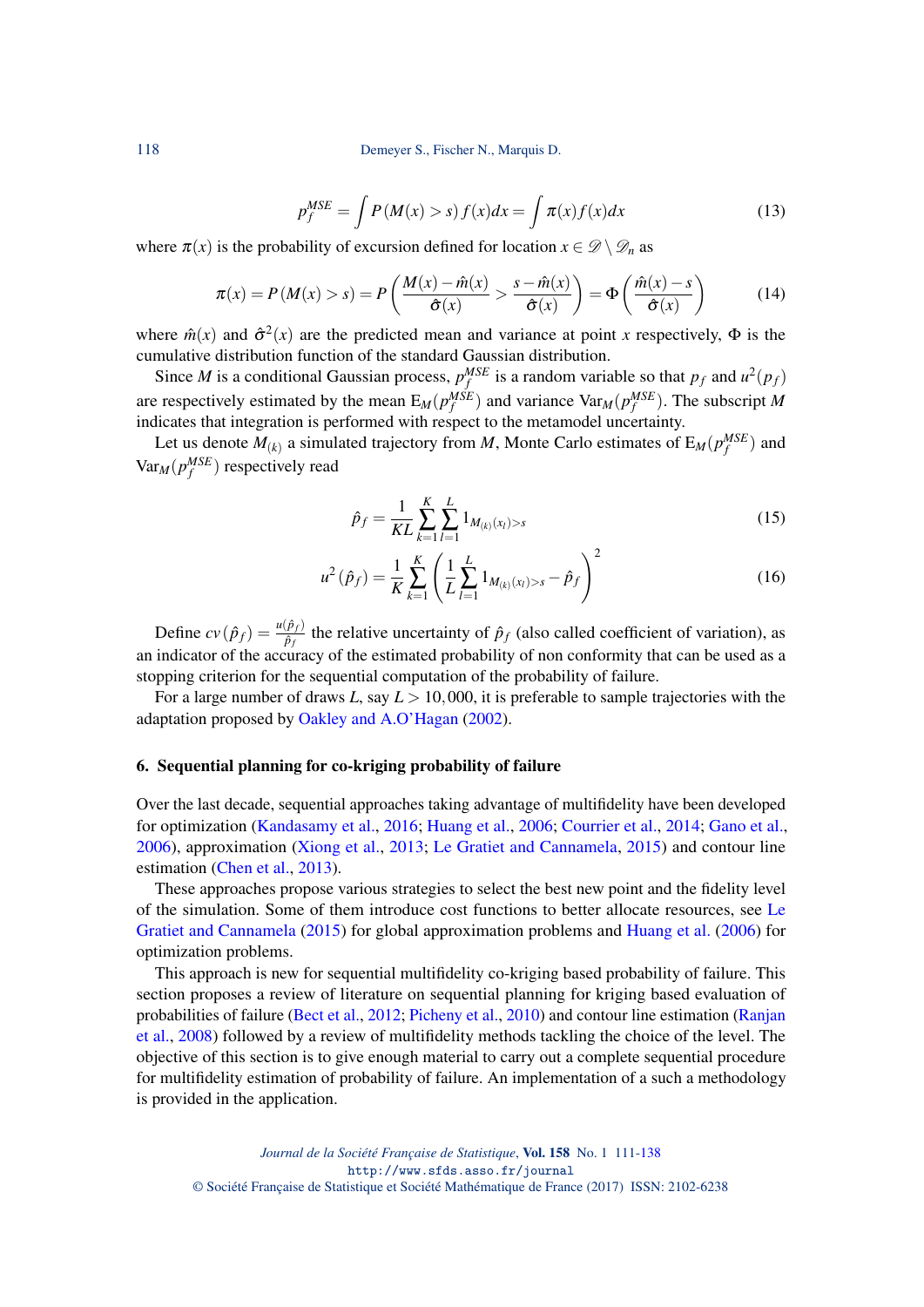#### <span id="page-8-1"></span>*6.1. Kriging-based sequential designs*

This review and the organization of the section are mainly based on [Bect et al.](#page-25-0) [\(2012\)](#page-25-0) and [Chevalier et al.](#page-26-18) [\(2014b\)](#page-26-18) and distinguish criteria based on the marginal posterior distribution (metamodel) or on partially updated metamodels.

#### *6.1.1. Criteria based on the marginal posterior distribution*

In order to simplify the notations, at step *n* of the sequential algorithm, denote  $M_n$  the current metamodel,  $X_n$  and  $Y_n$  generic notations respectively for the collection of data points and their evaluation at all levels. Although unnecessary, an explicit conditioning of the metamodel is used to distinguish from partially updated metamodels, for  $x \in \mathcal{D}$ 

$$
M_n(x)|X_n, Y_n \sim N(\hat{m}_n(x)|X_n, Y_n, \hat{\sigma}_n^2(x)|X_n)
$$
\n(17)

where  $\hat{m}_n(x)$  and  $\hat{\sigma}_n^2(x)$  are the predicted mean and kriging variance at point *x* respectively.

A common feature of the selected criteria is to compare the metamodel for each candidate point *x* to the threshold *s* and to sample points in a neighbourhood of the contour where the kriging variance is high.

The targeted mean square error (tMSE) criterion introduced by [Picheny et al.](#page-26-7) [\(2010\)](#page-26-7) reads

$$
tMSE(x) = \hat{\sigma}_n^2(x)W_n(x)
$$
\n(18)

where

<span id="page-8-0"></span>
$$
W_n(x) = \frac{1}{\sqrt{2\pi(\hat{\sigma}_n^2(x) + \sigma_\varepsilon^2)}} \exp\left(-\frac{1}{2}\left(\frac{m_n(x) - s}{\sqrt{\hat{\sigma}_n^2(x) + \sigma_\varepsilon^2}}\right)^2\right)
$$
(19)

This criterion gives more weight to points closed to the estimated contour through the weight function *W<sup>n</sup>* which is obtained as

$$
W_n(x) = E_{M_n} \left( f_{\varepsilon} (M_n(x) - s) \right) \tag{20}
$$

with  $f_{\varepsilon}$  the pdf of  $N(0, \sigma_{\varepsilon}^2)$ .

The resulting convolution yields expression [\(19\)](#page-8-0).

$$
W_n(x) = \int f_{\varepsilon}(u-s) f_{M_n(x)(u)} du \tag{21}
$$

The tuning parameter  $\sigma_{\varepsilon}$  controls the exploration area around the predicted contour line  $\tilde{\Gamma} = \{\tilde{Y} = s\}$ . For instance,  $\sigma_{\varepsilon} = 0$  forces simulation in a close neighbourhood of the predicted frontier whereas :  $\sigma_{\epsilon} > 0$  allows a larger exploration.

The criterion proposed in [Echard et al.](#page-26-19) [\(2011\)](#page-26-19) for contour estimation relies on the risk that  $\hat{m}_n(x) - s$  changes sign as a function of the kriging variance  $\hat{\sigma}_n(x)^2$ . A learning function *U* is introduced such as

$$
\hat{m}_n(x) - U(x)\hat{\sigma}_n(x) = s \tag{22}
$$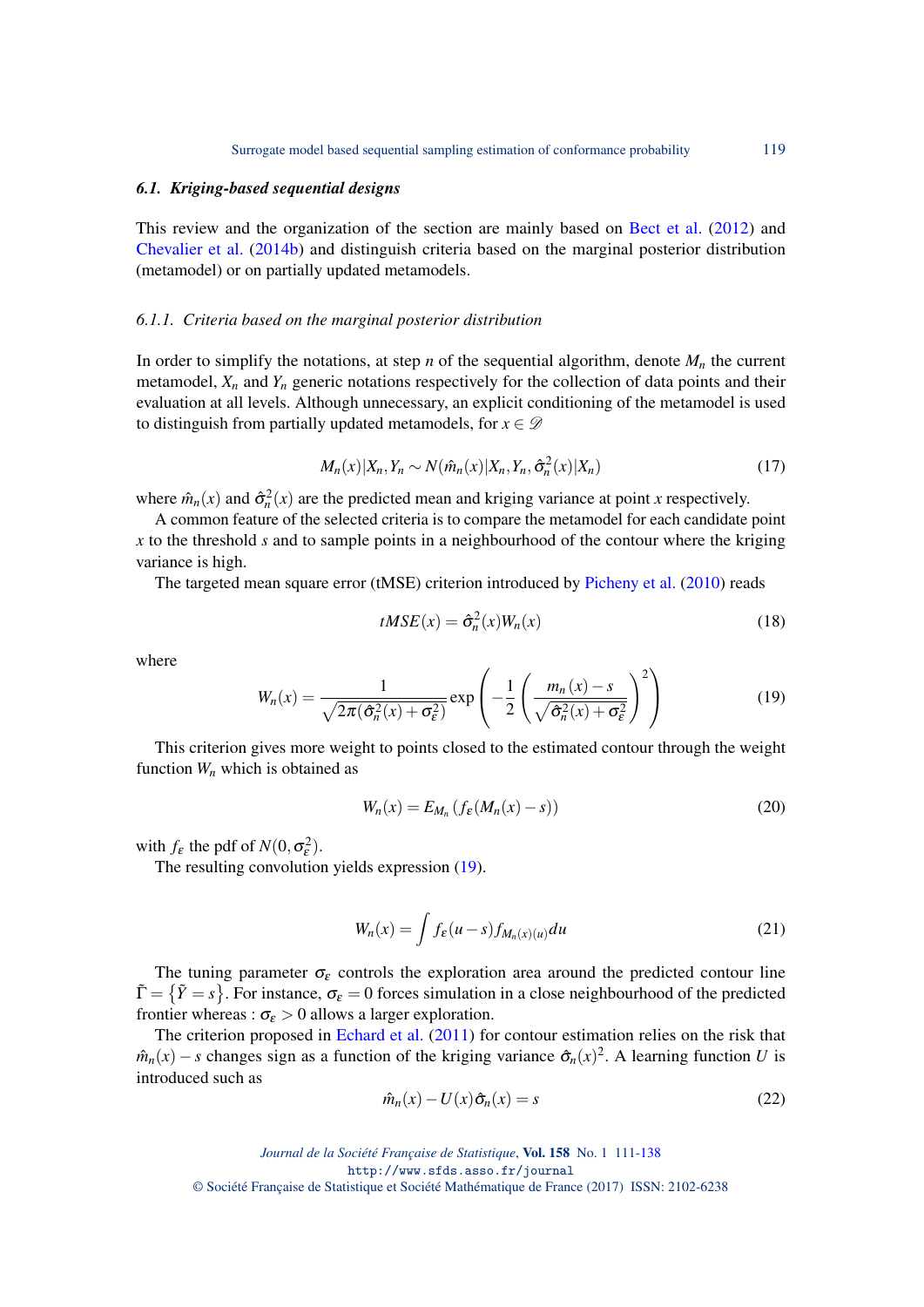The resulting criterion (to minimize) reads

$$
U(x) = \frac{|\hat{m}_n(x) - s|}{\hat{\sigma}_n(x)}
$$
(23)

The corresponding probability criterion (probability that  $\hat{m}_n(x) - s$  changes sign) is given in [Bect et al.](#page-25-0) [\(2012\)](#page-25-0) as

$$
J_n^{EGL}(x) = 1 - \Phi\left(\frac{|s - \hat{m}_n(x)|}{\hat{\sigma}_n(x)}\right)
$$
 (24)

This criterion is the core of the AK-MCS (Active learning reliability method combining Kriging and Monte Carlo Simulation) methodology developed by the authors.

According to [Echard et al.](#page-26-19) [\(2011\)](#page-26-19), this criterion gives more weight to points close to the threshold than to further ones with high kriging variance and favours regions with high input density. This is attained by choosing the new point among a large population sampled with a Monte Carlo sampling in the input distributions. This criterion is suitable for high non linearity and rather complex limit states (like non-connex or non-convex), and was tested for dimensions up to 100 input variables.

[Bect et al.](#page-25-0) [\(2012\)](#page-25-0) demonstrated that the *bichon* and *ranjan* criteria are special cases of the following criterion, obtained with  $\delta = 1$  and  $\delta = 2$  respectively

$$
J_n^{RB}(x) = E_{M_n}(\max(0, \varepsilon(x)^{\delta} - |s - M_n(x)|^{\delta}))
$$
\n(25)

where  $\varepsilon(x) = \alpha \hat{\sigma}_n(x)$  defines a neighbourhood around the contour which is a function of the standard deviation of the prediction at *x* with  $\alpha, \delta > 0$ . Note that, unlike [Echard et al.](#page-26-19) [\(2011\)](#page-26-19) criterion,  $\alpha$  does not depend on the candidate point. The future point is chosen as to maximize  $J_n^{RB}(x)$ .

[Bichon et al.](#page-25-4) [\(2008\)](#page-25-4) expected feasibility criterion favours points with the highest probability that the standardized deviation to the threshold of the marginal posterior distribution  $\frac{|s-M_n(x)|}{\hat{\sigma}_n(x)}$  lies in the interval  $[-\alpha, +\alpha]$ .

[Ranjan et al.](#page-27-7) [\(2008\)](#page-27-7) expected improvement criterion favours points with the highest probability that the square of standardized deviation to the threshold of the marginal posterior distribution  $\int$  |*s*−*M<sub>n</sub>*(*x*)|  $\hat{\sigma}_n(x)$  $\int_0^2$  lies in the interval  $[-\alpha, +\alpha]$ . Compared with *bichon* criterion, *ranjan* should favour sparse regions. In practice, *bichon* and *ranjan* criteria have similar behaviours.

A main difference with [Echard et al.](#page-26-19) [\(2011\)](#page-26-19) criterion is that both *bichon* and *ranjan* criteria are averaged over the metamodel uncertainty.

Close form expressions of these criteria can be obtained [\(Ranjan et al.,](#page-27-7) [2008;](#page-27-7) [Bect et al.,](#page-25-0) [2012\)](#page-25-0) The optimization of the criterion is discussed in [Ranjan et al.](#page-27-7) [\(2008\)](#page-27-7) and is computationally fast. For instance, [Ranjan et al.](#page-27-7) [\(2008\)](#page-27-7) use a genetic algorithm to obtain starting values for package optimizers.

An implementation of the tmse, Bichon, and Ranjan criteria is available in the R package KrigInv in functions *tmse*\_*optim*, *bichon*\_*optim* and *ran jan*\_*optim* respectively.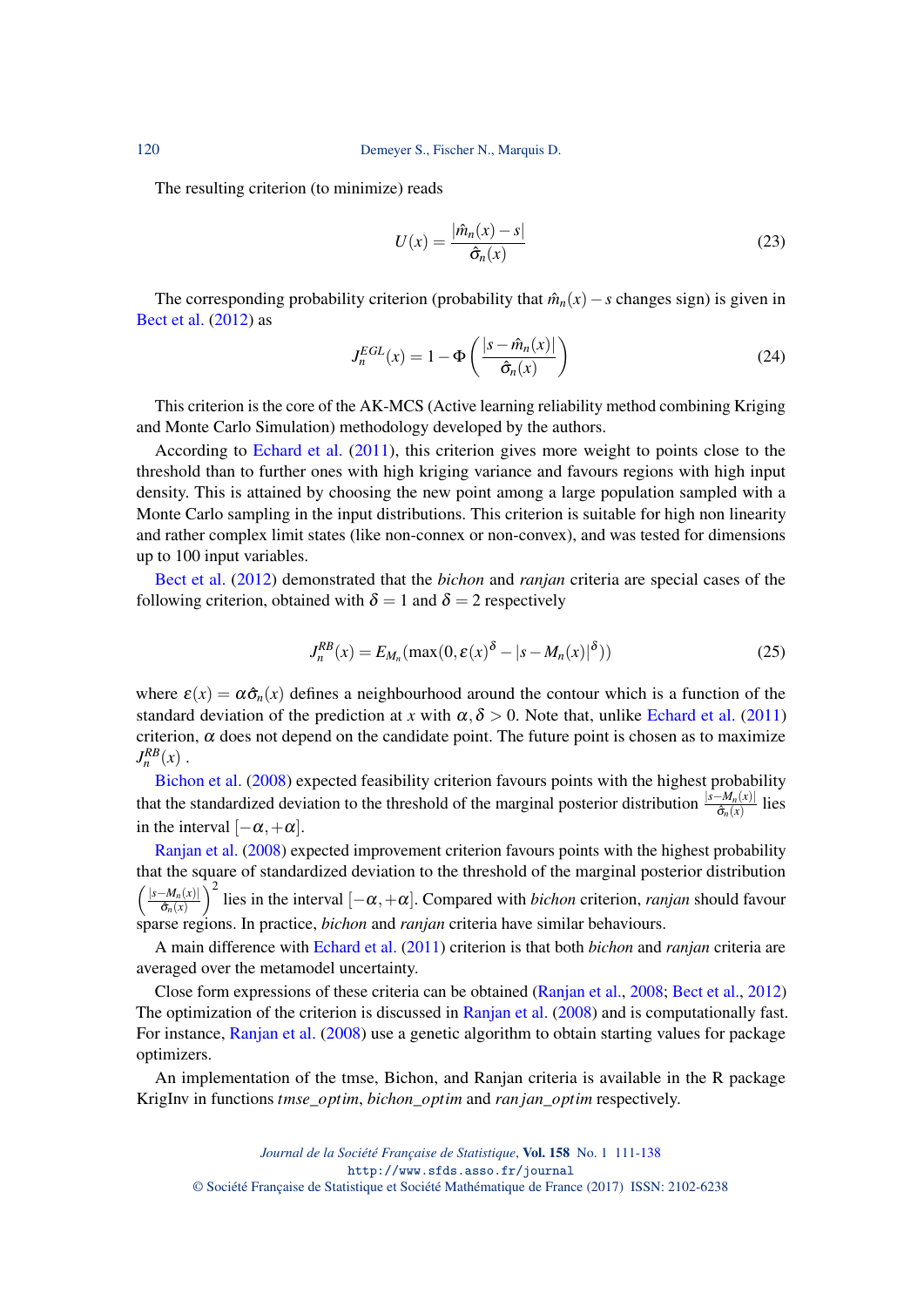#### *6.1.2. Criteria based on partially updated marginal posterior distributions*

At step *n* of the sequential algorithm, the marginal posterior distribution  $M_n(x)$ ,  $x \in \mathcal{D}$  can be partially updated since co-kriging variance eq.[\(11\)](#page-5-1) does not depend on *y*, which allows to update the kriging variance.

In this paper, the terminology "partially updated marginal posterior distribution" refers to the marginal posterior distribution where only the kriging variance is updated.

For any candidate point  $x_{new}$ , the updated kriging variance is denoted  $\hat{\sigma}_{n+1}^2(x)|X_n, x_{new}$  and does not depend on  $F(x_{new})$ 

$$
M_n(x)|X_n, Y_n, x_{new} \sim N(\hat{m}_n(x)|X_n, Y_n, \hat{\sigma}_{n+1}^2(x)|X_n, x_{new})
$$
\n(26)

[Picheny et al.](#page-26-7) [\(2010\)](#page-26-7) extend the IMSE (Integrated Mean Square Error) criterion to targeted IMSE criterion (*IMSE<sup>T</sup>* )

$$
IMSE_T(X_n, Y_n, x_{new}) = \int_D \hat{\sigma}_{n+1}^2(x|X_n, x_{new}) W_n(x|X_n, Y_n) f(x) dx \qquad (27)
$$

where  $W_n$  is the weight function given eq [\(19\)](#page-8-0).

The optimization of the criterion is discussed in [Picheny et al.](#page-26-7) [\(2010\)](#page-26-7) and is computationally demanding. Integration requires numerical methods for high dimensions and the optimization can be performed with global optimization methods (population-based,...) to avoid local minima. According to [Picheny et al.](#page-26-7) [\(2010\)](#page-26-7) the tIMSE is not suited for dimensions higher than 10 due to numerical integration

Stepwise uncertainty reduction (SUR) strategies require a measure of uncertainty on the quantity of interest, which is a probability of failure in our case.

The conditional variance  $Var_n(\alpha)$  is a natural choice and yields the following SUR sampling criterion [\(Chevalier et al.,](#page-25-5) [2014a\)](#page-25-5)

$$
J_n^{(\alpha)}(x_{n+1}) = E_{M_n}(Var_{n+1}(\alpha)|X_{n+1} = x_{n+1})
$$
\n(28)

[Chevalier et al.](#page-25-5) [\(2014a\)](#page-25-5) derived a numerically tractable form of the SUR criterion  $J_n^{(\alpha)}$ .

The random variable  $1_{\tilde{Y}(x)>s}$  has conditional mean  $p_n(x) = P(\tilde{Y}(x) > s | X_n, Y_n) = \Phi(\frac{m_n(x)-s}{\hat{\sigma}_n^2})$  $\frac{(x)-s}{\hat{\sigma}_n^2}$ and conditional variance  $p_n(x)(1 - p_n(x))$  so that  $\int p_{n+1}(1 - p_{n+1})dP_X$  is a measure of uncertainty targeting the contour.

The corresponding SUR sampling criterion is

$$
J_n^{(\Gamma)} = E_{M_n} \left( \int p_{n+1} (1 - p_{n+1}) dP_X | X_{n+1} = x_{n+1} \right) \tag{29}
$$

Criterion  $J_n^{(\Gamma)}$  can be estimated with Gauss-Hermite quadrature [\(Bect et al.,](#page-25-0) [2012;](#page-25-0) [Chevalier](#page-25-5) [et al.,](#page-25-5) [2014a\)](#page-25-5).

[Bect et al.](#page-25-0) [\(2012\)](#page-25-0) compares the performance of *IMSE<sup>t</sup>* and SUR criteria in terms of relative MSE of the probability of failure. They show, on a simulated example in low dimension, that the performances of several SUR strategies including  $J_n^{(\Gamma)}$  (but not  $J_n^{(\alpha)}$  which was intractable in [Bect](#page-25-0) [et al.,](#page-25-0) [2012\)](#page-25-0) are similar to *IMSE<sub>t</sub>* when the tuning parameter  $\sigma_{\varepsilon}^2$  is close to zero.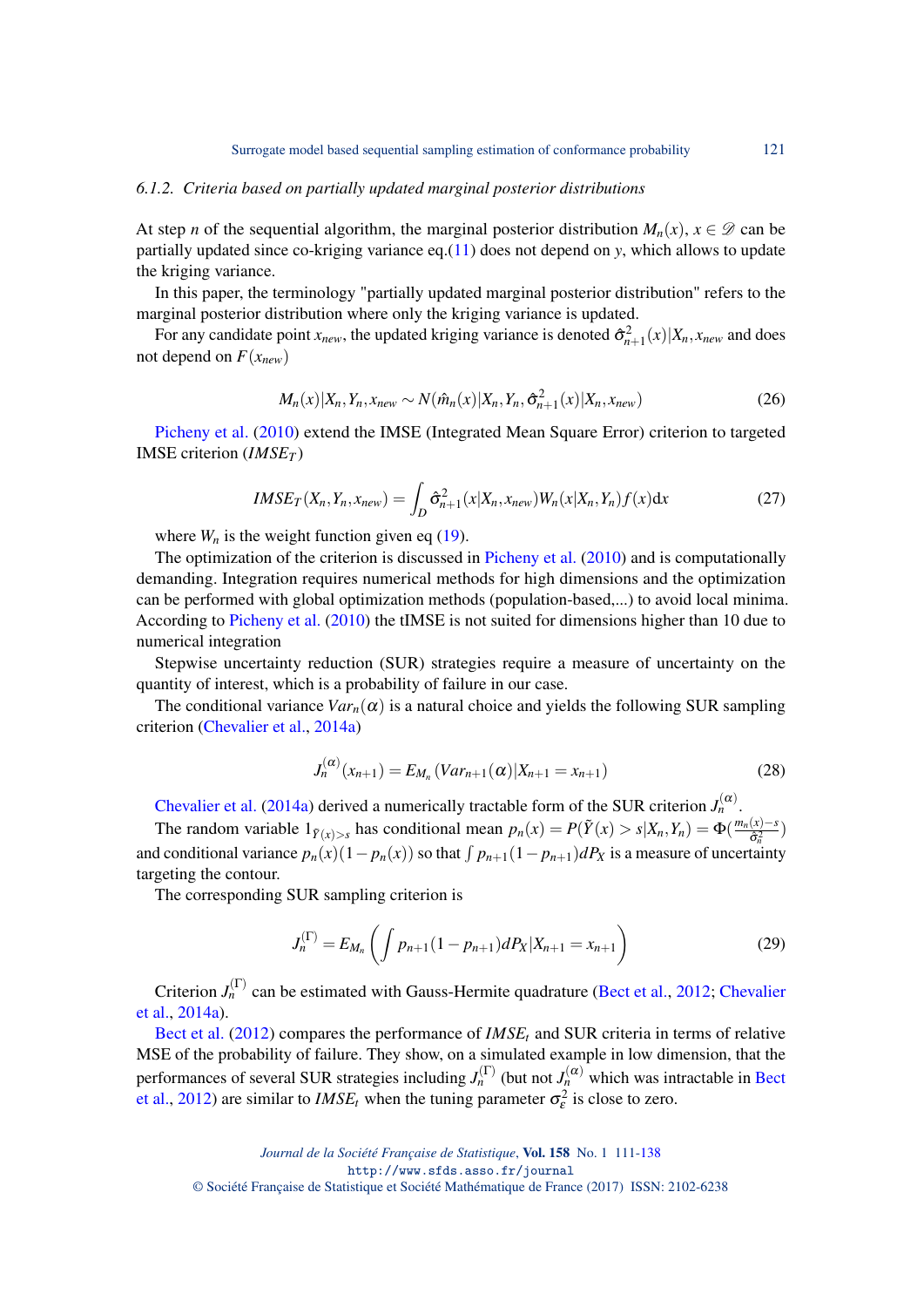#### *6.2. Choice of the fidelity level*

This section proposes a short review of the multifidelity sequential approaches developed by [Huang et al.](#page-26-15) [\(2006\)](#page-26-15), [Le Gratiet and Cannamela](#page-26-10) [\(2015\)](#page-26-10) and [Chen et al.](#page-25-3) [\(2013\)](#page-25-3). The first two references apply to more than two levels (denoted  $l = 1, 2, ..., L$ ) and introduce cost functions combining the individual costs of each simulator to better allocate resources. In this section, the relative cost between levels  $l + 1$  and  $l$  is denoted  $B_{l+1/l} = C_{l+1}/C_l$  where  $C_l$  denotes the cost of level *l*.

For global approximation problems, [Le Gratiet and Cannamela](#page-26-10) [\(2015\)](#page-26-10) operate a trade-off between expected global uncertainty reduction when adding points at level *l* versus level  $l + 1$  and the cost of each level. The adaptation of [Le Gratiet and Cannamela](#page-26-10) [\(2015\)](#page-26-10) criterion to expected reduction of uncertainty of the probability of failure would read

$$
(1 + B_{l+1/l})MSE_{red}^{l}(\hat{p}_f | X_n, Y_n, x_{new}) > MSE_{red}^{l+1}(\hat{p}_f | X_n, Y_n, x_{new})
$$
\n(30)

where  $MSE<sup>l</sup><sub>red</sub>( $\hat{p}_f$ | $X_n, Y_n, x_{new}$ ) denotes the expected reduction of uncertainty obtained with the$ partially updated posterior distribution if the point is observed at level *l*. Starting from the lowfidelity level, the procedure returns the lowest-fidelity level satisfying the inequality. This integral criterion is computationally expensive.

For optimization problems, [Huang et al.](#page-26-15) [\(2006\)](#page-26-15) propose an augmented expected improvement function used to optimize simultaneously the location and the level for any number of levels based on the current metamodel. In short, an expected improvement function at the highest-fidelity level is weighted by the relative cost  $B_{l+1/l}$  and the correlation between posterior means at both levels. An additional multiplicative factor should be used for noisy simulators. An analytical form can be derived for the expected improvement function and optimization tools are required to maximize the full criterion in both the point and the level. For the same expected gains, this criterion favours lower-fidelity levels.

For contour estimation problems, when only two fidelity simulators are available, [Chen et al.](#page-25-3) [\(2013\)](#page-25-3) propose a simulator selection criterion which selects the high-fidelity simulator if the new point is close enough to the contour. For  $\varepsilon > 0$ ,  $F_2(x_{new})$  should be evaluated if  $|\hat{m}_n^{(2)}(x_{new}) - s| < \varepsilon$ . According to the authors, the tuning parameter  $\varepsilon$  can be adjusted by taking into account the estimated value of the auto-regressive coefficient between the two simulators at each step of the sequential algorithm. If this coefficient is close to 1, the criterion favours the lower-fidelity level. Since it tackles the related issue of contour estimation, this criterion can be considered as a baseline criterion for co-kriging based probability of failure problems.

#### *6.3. Extension to sample a batch of points*

The criteria section [6.1](#page-8-1) can be extended to sample batches of new points based of the constant liar heuristic [\(Chevalier et al.,](#page-26-18) [2014b\)](#page-26-18) to allow parallel computations. The procedure to add *R* points  $x.new = \{x_{n+1}^*,...,x_{n+R}^*\}$  $x.new = \{x_{n+1}^*,...,x_{n+R}^*\}$  $x.new = \{x_{n+1}^*,...,x_{n+R}^*\}$  at step *n* of the sequential procedure is displayed in algorithm 1 using the tMSE criterion.

The SUR strategy in [Bect et al.](#page-25-0) [\(2012\)](#page-25-0) has been extended in [Chevalier et al.](#page-25-5) [\(2014a\)](#page-25-5) to run a batch of simulations in parallel at a reduced numerical cost.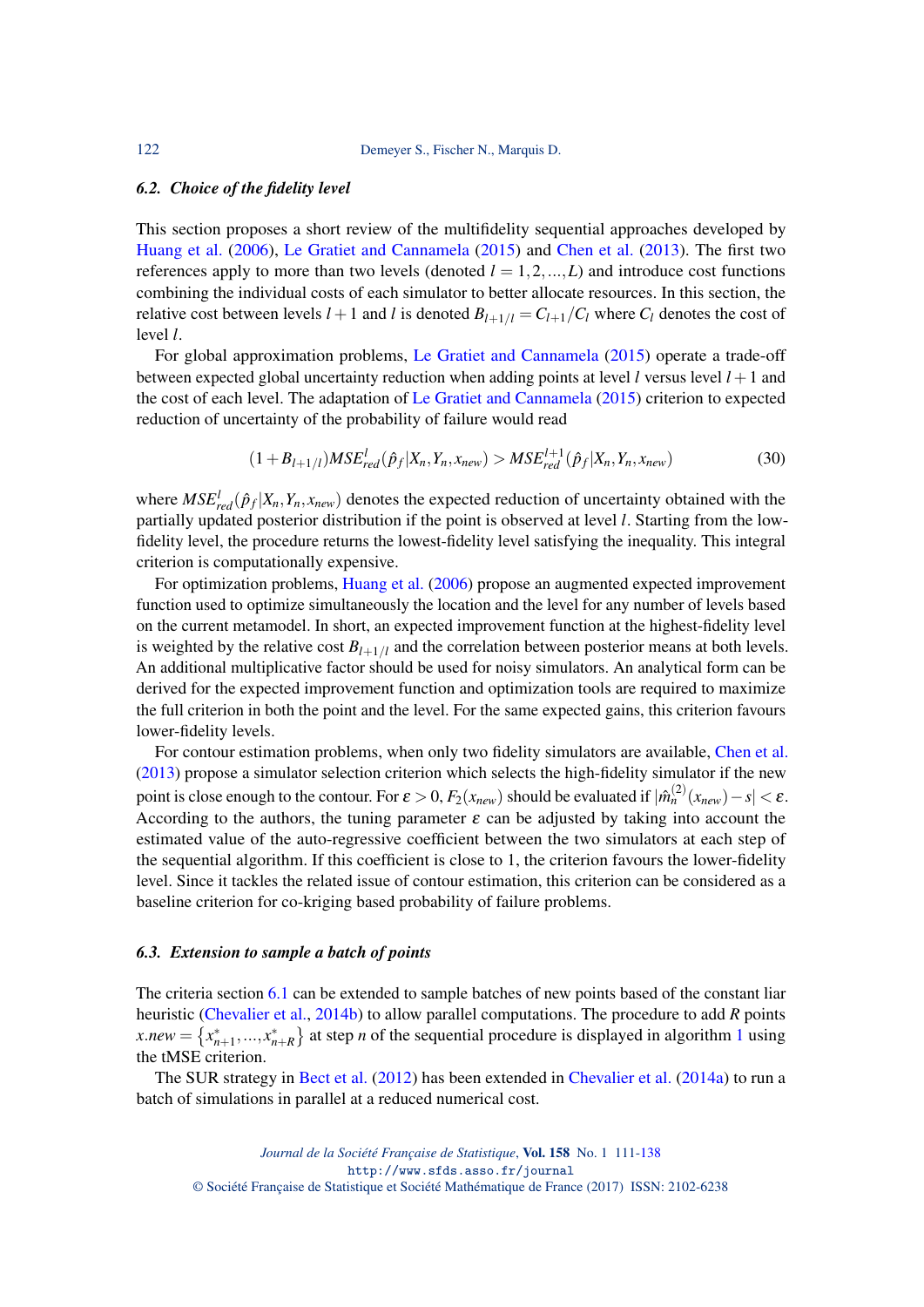<span id="page-12-0"></span>Algorithm 1 Sampling batches of new points Require: current database of size *n* **Ensure:** batch of *R* additional points  $x_{n+1}^*$ , ...,  $x_{n+R}^*$ 1: initialize : r=0; 2: repeat 3: build or update the current metamodel with point  $(x_{n+r}^*, \hat{m}_{n+r-1}(x_{n+r}^*))$ ; 4: sample a large number of candidate points  $\mathscr{C}$ ; 5: compute  $x_{n+1+r}^* = \arg \max_{x \in \mathcal{C}_n} \hat{\sigma}_{n+r}^2(x) W_{n+r}(x);$ *x*∈C 6: add  $x_{n+1+r}^*$  to the current database; 7:  $r \leftarrow r+1$ 8: **until**  $(r < R)$ 

#### *6.4. Iterative computation of the probability of non conformity*

An immediate extension of the aforementioned methods to multifidelity probability of failure is to use sampling criteria to select the best future point at the highest-fidelity level and then to select the level on which to evaluate this point. The co-kriging metamodel is then updated with this new point and the evaluation(s) on *F*<sup>1</sup> or *F*2. The probability of failure, its associated uncertainty and its relative uncertainty are computed according to section [5.](#page-6-1) If the stopping criterion based on the relative uncertainty is not met then a new point is investigated based on the updated metamodel, and so on until the stopping criterion is met. A more efficient approach would consist to simultaneously determine the point and the level.

The iterative estimation of the probability of non conformity is given at algorithm [2.](#page-12-1)

<span id="page-12-1"></span>

| <b>Algorithm 2</b> Iterative computation of the probability of non conformity                                                                                                                                  |
|----------------------------------------------------------------------------------------------------------------------------------------------------------------------------------------------------------------|
| <b>Require:</b> initial nested databases $\mathcal{D}_2 \subset \mathcal{D}_1$ and the output vector $y^T = (y_1^T, y_2^T)$ , where $y_1 = F_1(\mathcal{D}_1)$ and $y_2 = F_2(\mathcal{D}_2)$<br>(see $4.1$ ): |
| <b>Ensure:</b> estimates of the probability of non conformity $\hat{p}_f$ and its associated uncertainty $u(\hat{p}_f)$                                                                                        |
| 1: initialize: set prior distributions $Z_1$ and $Z_2$ for code outputs $F_1$ and $F_2$ (see section 4.2);                                                                                                     |
| $2:$ repeat                                                                                                                                                                                                    |
| sample additional point(s) x.new (either one point or a batch of points) in $\mathscr D$ with a sequential procedure from<br>3:                                                                                |
| section $6.1$ and algorithm 1;                                                                                                                                                                                 |
| select the fidelity level(s) of the new point(s);<br>4:                                                                                                                                                        |
| set $\mathcal{D}_1 \leftarrow \mathcal{D}_1 \cup \{x.new\}$ and $\mathcal{D}_2 \leftarrow \mathcal{D}_2$ for low-fidelity observation(s) only;<br>5:                                                           |
| set $\mathscr{D}_1 \leftarrow \mathscr{D}_1 \cup \{x.new\}$ and $\mathscr{D}_2 \leftarrow \mathscr{D}_2 \cup \{x.new\}$ for low and high-fidelity observations;<br>6:                                          |
| update the vector y with new observations $y.new = (y_1.new^T, y_2.new^T)^T$<br>7:                                                                                                                             |
|                                                                                                                                                                                                                |

8: build or update the co-kriging metamodel *M*:

9: compute Monte Carlo estimates  $\hat{p}_f$  and  $u(\hat{p}_f)$  based on simulated trajectories from *M*;

10: **until**  $\left(\text{cv}(\hat{p}_f) > \text{stop.crit}\right)$ 

A flowchart of the complete procedure of sequential co-kriging is given at figure [2.](#page-13-0)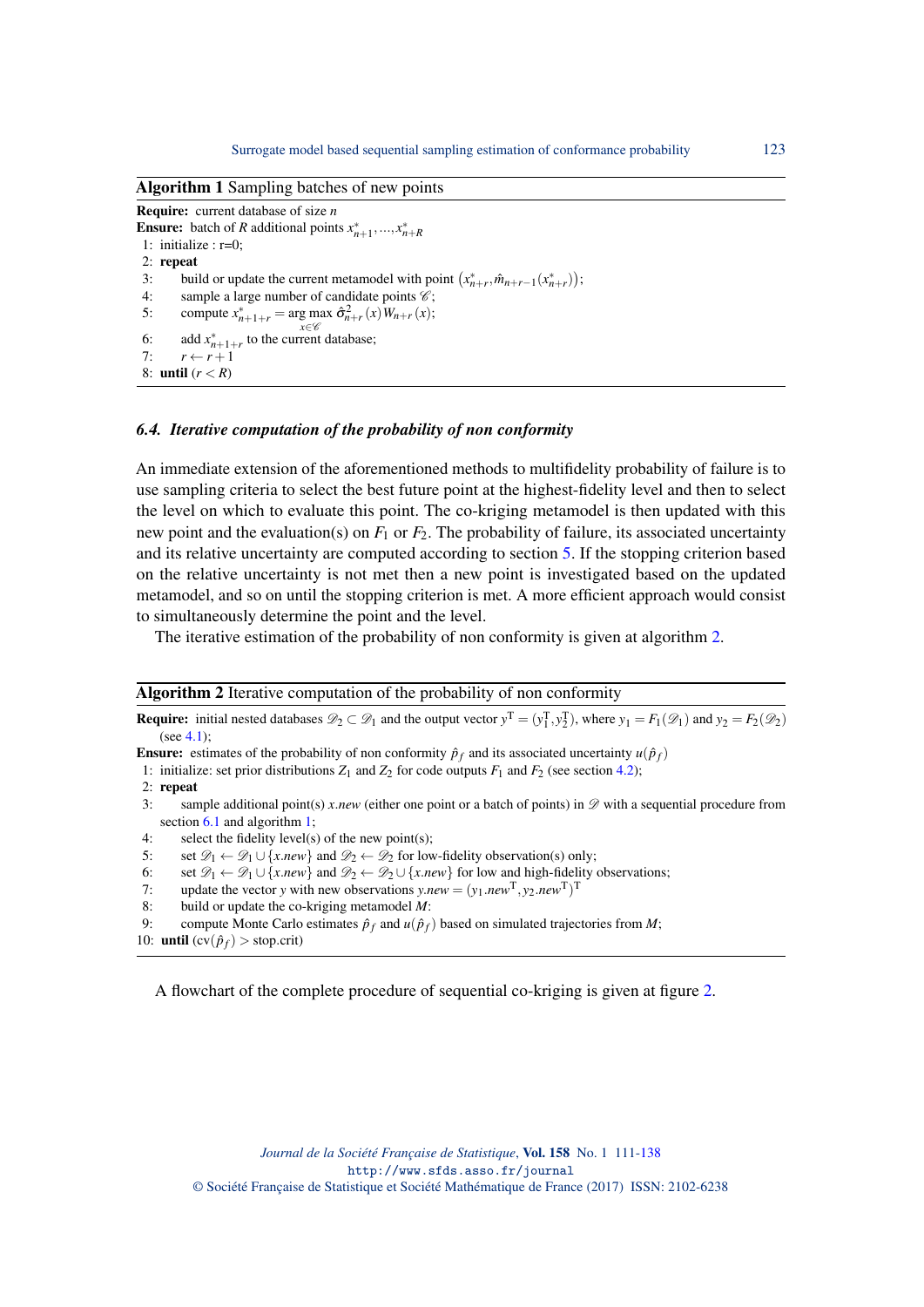<span id="page-13-0"></span>

FIGURE 2: *Flowchart of the sequential co-kriging procedure.*

### 7. Application to the fire engineering case study

#### *7.1. Conformity in fire safety engineering*

For fire safety engineers, one of the major issues is to limit the fire risk in large space such as building, shopping malls, car park, theatres, etc. The strategy adopted consists to reduce its occurrence and the design fire load or to limit its extent through the use of fire suppression systems such as sprinklers [\(Carlotti and Lamalle,](#page-25-6) [2013\)](#page-25-6). This approach is currently achieved by a second line of defense which consists to ensure that the thermal stratification is high enough so that occupant are not trapped in the smoke and may escape easily to a place of refuge. In other words, the objective is therefore to guarantee that the environment at heights useful for evacuation is clear enough to allow occupant to evacuate before reaching compromised tenability conditions in term of heat and toxicity of smoke. In order to achieve this objective, adapted smoke removal systems are used in order to keep the thermal stratification at a sufficient height for a time long enough.

The prediction of the evolution of tenability conditions in an environment in fire can be esti-mated using simplified fire models like zone model (like CFAST see section [7.2\)](#page-14-0) or computational fluid dynamics tool (like FDS see section [7.2\)](#page-14-0). Tenability criteria ensure that the occupants will not be exposed to untenable conditions and are based on the best available scientific judgement of the consequences of human exposure to fire effluents (see the international standard [ISO 13571,](#page-26-20) [2012\)](#page-26-20). According to this standard, during the people evacuation, the thermal risks generated by fire and smoke can lead to incapacitation or lethality among populations and are linked to the heat flux associated to the radiation of the smoke and the temperature of the atmosphere. The tenability limit for exposure of skin to radiant heat flux is approximately 2.5 *kW*.*m* −2 . Below this incident heat flux level, exposure can be tolerated for 30 *min* or longer without significantly affecting

*Journal de la Société Française de Statistique*, Vol. 158 No. 1 111[-138](#page-27-0) http://www.sfds.asso.fr/journal © Société Française de Statistique et Société Mathématique de France (2017) ISSN: 2102-6238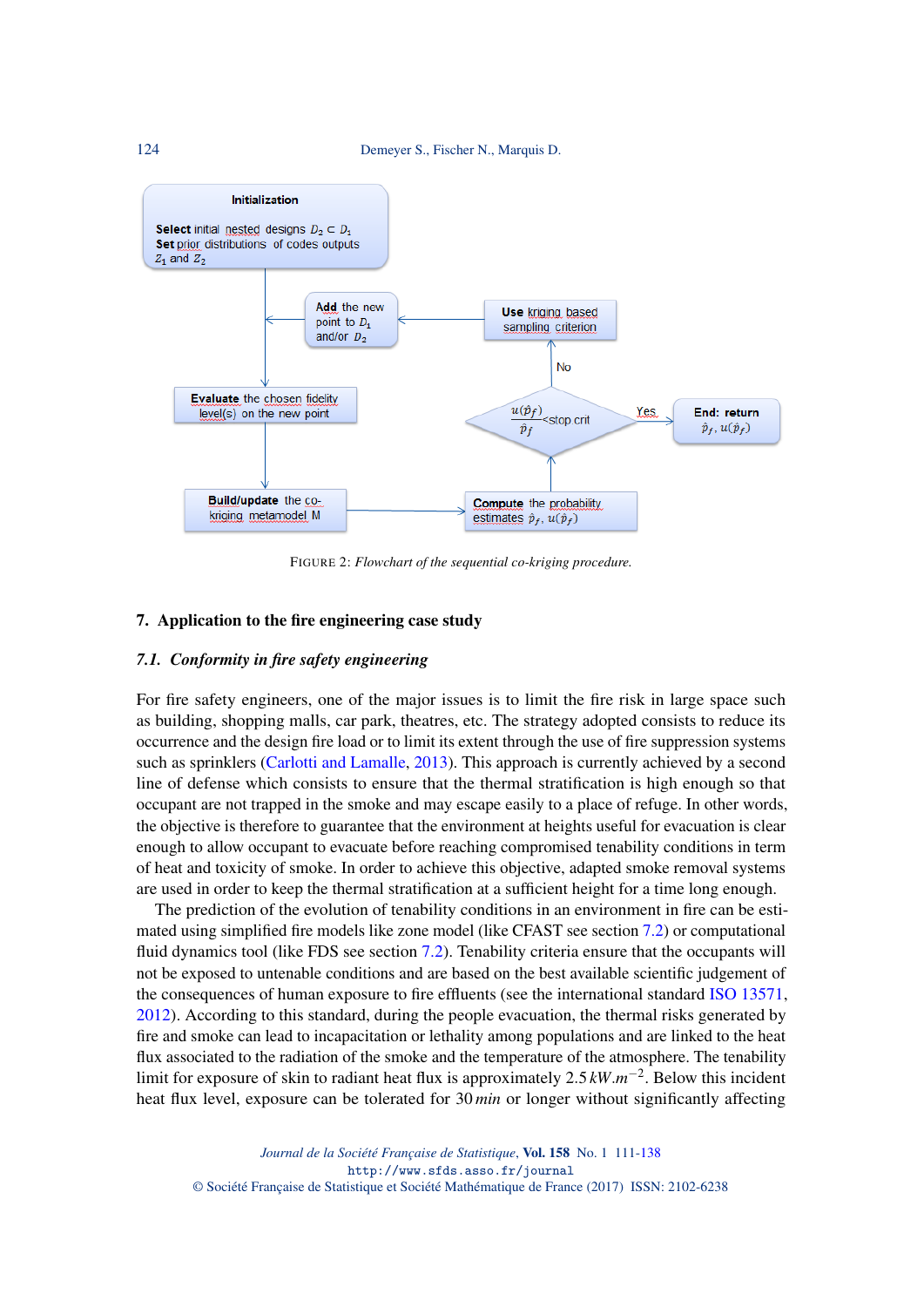tenability. The radiant heat flux limit of 2.5 *kW*.*m* <sup>−</sup><sup>2</sup> may be reached when the temperature *T* rises above  $200^{\circ}C$ .

In fire safety studies, the typical methods for ensuring whether the environment on the evacuation path is practicable enough to allow occupant to locate emergency exit, consist, in particular, to check that the radiant heat from the fire and the hot smoke layer does not exceed the skin pain threshold of 2.5  $kW.m^{-2}$  and therefore the temperature *T* remains under 200°*C*.

#### <span id="page-14-0"></span>*7.2. Codes*

The Consolidated Model of Fire and Smoke Transport [\(Jones et al.,](#page-26-21) [2009\)](#page-26-21), CFAST, is a two zone model solving a system of ordinary differential equations based on very strong simplifications. CFAST is a fire model which relies on the assumption that a volume is subdivided in two zones, perfectly mixed and with homogeneous properties in terms of temperature and composition: a hot layer with combustion products, located near the ceiling, and a cold layer with fresh clean air at the bottom, separated by a moving interface.

The Fire Dynamics Simulator version 6:1:2 [\(McGrattan et al.,](#page-26-22) [2014\)](#page-26-22), FDS, is a computational fluid dynamics CFD model of fire-driven fluid flow. It solves an approximation of the Navier-Stokes equations appropriate for low-Mach number, thermally driven flows. Software places particular emphasis on the description of smoke and heat transport from fires, as illustrated in figure [3.](#page-15-0)

#### *7.3. Case study*

For the purpose of the study, a real building is considered. As a consequence, its dimensions are known (dimensions:  $19.75 m$ (length) ×  $12m$  (width) ×  $16.50m$ (height)) along with those ofthe openings with negligible uncertainty. These quantities are then assigned a fixed value. The thickness and the thermal properties of the walls are defined in accordance with the present structures. The test hall is equipped with two doors assumed as open and two natural smoke removal systems. The room mesh is defined from the actual dimensions of the test hall. In the case of FDS, the grid is uniform, and the cell dimensions are 25*cm* on each side. This cell size is a compromise between flow resolution and computational time.

As the boundary condition, the gas in the computation domain was set still with ambient temperature. At the free side, static pressure boundary condition was employed. The fire source is placed in the centre of the test hall.

#### *7.4. Input variables*

Apart from changes in environmental conditions (such as external temperature *Text* and ambient temperatures  $T_{amb}$  and atmospheric pressure  $P_{atm}$ ), the properties of the fire (fire source area  $A_f$ , fire growth rate  $\alpha$ , heat release rate (HRR) per unit area  $Q^{n}$  and the fire load density  $q_1^{\prime\prime}$  $f$ <sup> $f$ </sup> in the hall test is governed by the physical and chemical process evolved.

Multiple interactions between these input variables at different times during the fire may affect the pattern of the fire growth and lead to uncertainties. For this reason, there is a need to determine the uncertainty (probability) with which input variables may affect a real fire in a known building.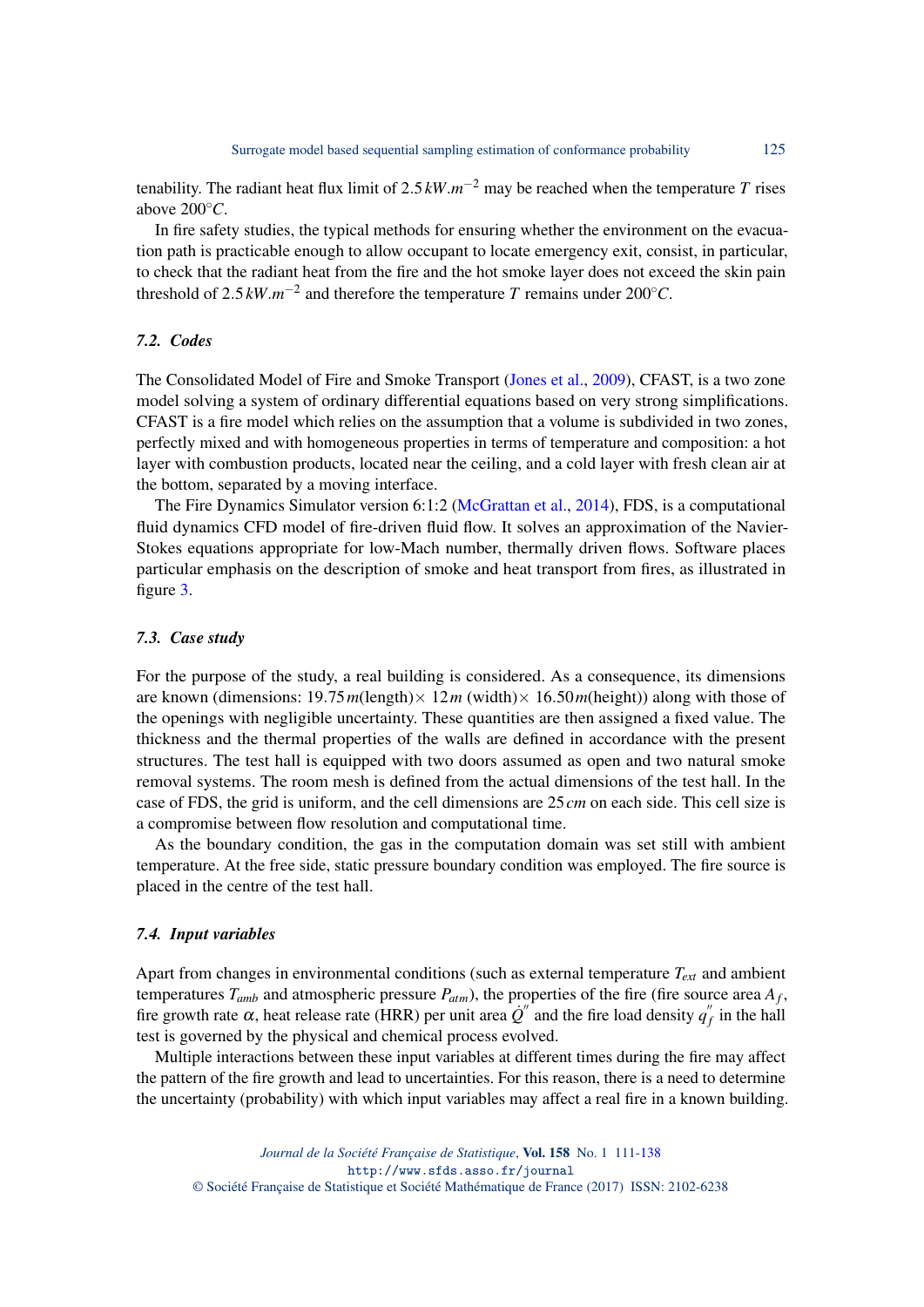<span id="page-15-0"></span>126 Demeyer S., Fischer N., Marquis D.



FIGURE 3: Iso-temperature located at the term source ( $y = 0$ ) at t = 200s Results obtained from a fire area of  $13.75m^2$ *and a heat release rate of* 487*kW*.*m* −2 *.*

In the present framework, the environmental conditions and the properties of the fire are therefore randomly determined. Their distributions and their range of variation pertaining to this study are displayed in table [3](#page-20-0) when available.

The fire scenarios are representative of the scenarios commonly validated in the context of the studies in fire safety engineering, according to the [French regulation](#page-26-23) [\(2004\)](#page-26-23). In the smoke control chapter of this regulation, the fire to be taken into account to assess smoke removal systems is conventionally defined as a fire area called *A<sup>f</sup>* [\(French regulation,](#page-26-23) [2004\)](#page-26-23) whose surface may be 9 m<sup>2</sup>, 18 m<sup>2</sup>, 36 m<sup>2</sup> depending on the main purpose of the building. In the present study, a fire area from  $2m^2$  to  $20m^2$  has been considered using a uniform distribution.

The fire power is classically associated with the heat release rate per unit area  $\dot{Q}^{\prime\prime}$  and its evolution is usually described by empirical design fire curves describing a growth step, a steady state and a decay period. For smoke control engineering studies, usage is to consider  $\dot{Q}^{\prime\prime}$  that lies between 300 *kW*.*m*<sup>−2</sup> and 500 *kW*.*m*<sup>−2</sup>, which correspond to a fire of 300 *kW* to 18 *MW*. The upper bound has been increased to 600 kW. $m^{-2}$  for this study. The chosen associated law is a uniform one.

According to [Alpert](#page-25-7) [\(2008\)](#page-25-7), the rate of fire development can be approximated by a parabolic growth ( $i^2$ <sup>,</sup> time) after the ignition reference time  $t_i$  as follows:

$$
\dot{Q}_f = \alpha (t - t_i)^2 \tag{31}
$$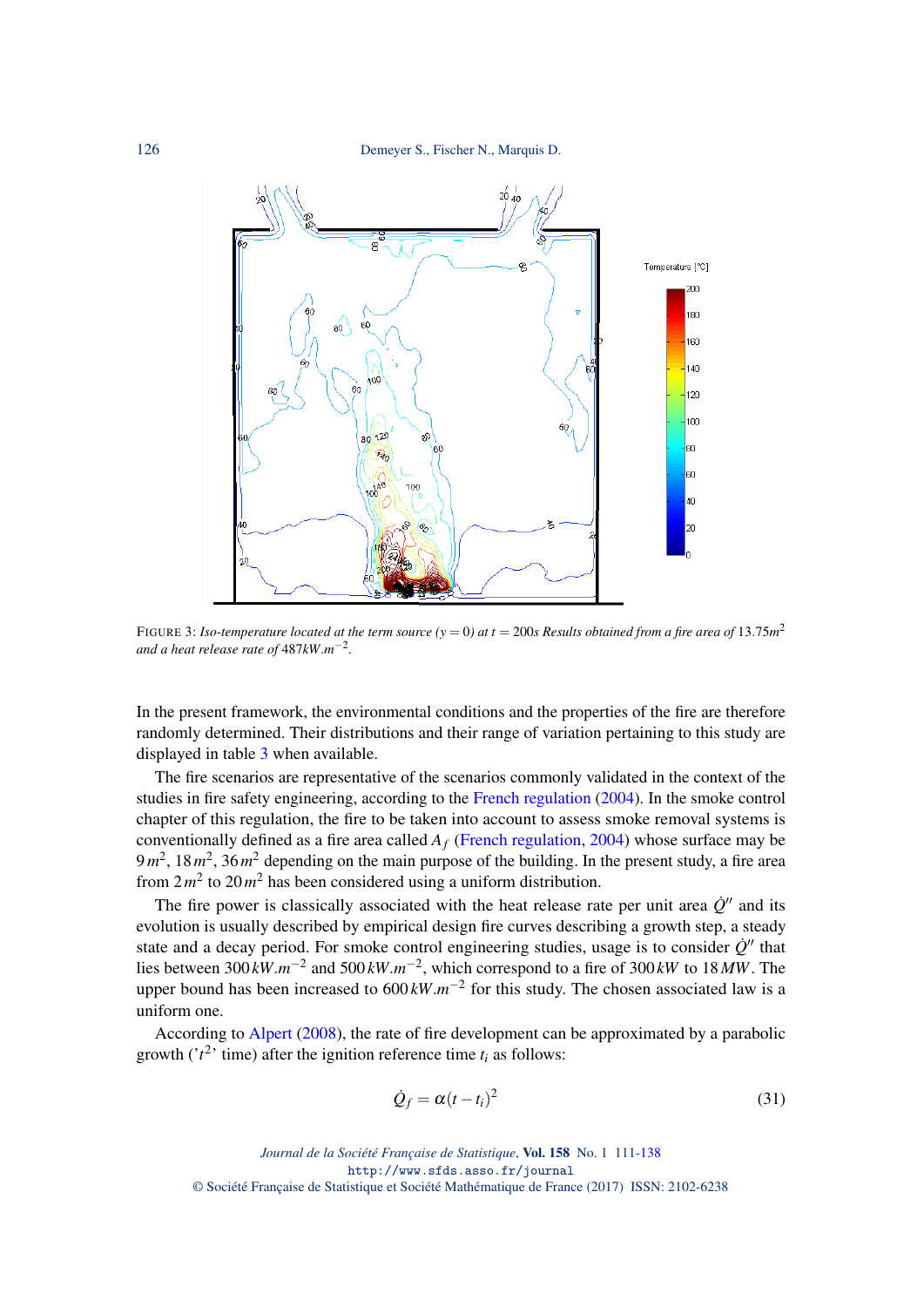where  $\alpha$  is a fire growth coefficient ( $kW.s^{-2}$ ), and t the time (*s*). The coefficient  $\alpha$  varies between 0.011338  $kW \cdot s^{-2}$  for a very slowly developing fire and 0.2  $kW \cdot s^{-2}$  for very fast fire growth [Drysdale](#page-26-24) [\(2011\)](#page-26-24). The chosen associated law is a uniform one.

The fire load densities were typically presented in MJ per unit area of the surfaces bounding the fire building, as follow:

$$
q_f'' = \int_{t_i}^{t_e} \dot{Q}'' dt
$$
\n(32)

In the present case, the value of  $q_f^{\prime\prime}$  have an impact of the combustion duration. Usage is to consider  $q_f''$  that lies between 300 *MJ*.*m*<sup>-2</sup> and 500 *MJ*.*m*<sup>-2</sup>. The chosen associated law is a uniform one.

The probability distributions for the environmental conditions are also representative of the climatic conditions encountered in France all over the year. External mean temperature (denoted as  $T_{ext}$ ) could vary between  $-10\degree C$  (263.15*K*) and  $+30\degree C$  (303.15*K*), which are mean extreme values found in France according to meteorological survey. The chosen distribution law is normal with a standard deviation equal to the third of the semi length of the interval of variation. Ambient temperature (denoted as  $T_{amb}$ ) could vary between +16°*C* (290*K*) and +30°*C* (303.15*K*) according to extrema found in [ISO 7730](#page-26-25) [\(2006\)](#page-26-25) standard. The ambient temperature  $T_{amb}$  is correlated with the external temperature *Text* according to the following formula

$$
T_{amb} \sim N\left(295.65 + \rho \times 2.5 \times \frac{T_{ext} - 283.15}{6.66}, 2.5 \times \sqrt{1 - \rho^2}\right) \text{K}
$$
 (33)

with  $\rho = 0.8$ .

For simplicity purposes, the effects of the wind are not considered in this study. The distribution of the atmospheric pressure is obtained from weather reports at Trappes (France) and is uniformly taken.

Finally, apart from the external and ambient temperature which are correlated, the input quantities are supposed to be independent.

| Variable                   | Name                      | Unit           | Range            | Distribution |
|----------------------------|---------------------------|----------------|------------------|--------------|
| $P_{atm}$                  | Atmospheric pressure      | Pa             | [98000, 102000]  | N            |
| $T_{ext}$                  | External temperature      | K              | [263.15, 303.15] | N            |
| $T_{amb}$                  | Ambient temperature       | K              | [290, 303.15]    | N            |
| $\alpha$                   | Fire growth rate          | $kW.s^{-2}$    | [0.011338, 0.20] | U            |
| $A_f$                      | Fire area                 | m <sup>2</sup> | [2, 20]          | U            |
| $\dot{\varrho}$ "          | <b>Characteristic HRR</b> | $kW.m^{-2}$    | [300, 600]       | U            |
|                            | per unit area             |                |                  |              |
| $^{\prime\prime}$<br>$q_f$ | Design fire load density  | $MJ.m^{-2}$    | [300, 600]       | U            |
|                            | per unit area             |                |                  |              |

<span id="page-16-0"></span>TABLE 1. *Description of the input variables of the fire code (N: normal, U: uniform). HRR: heat release rate (kW).*

A graphical sensitivity study performed in a report of the EMRP joint research project NEW04 [\(Demeyer et al.,](#page-26-26) [2015\)](#page-26-26) showed that among the 7 input variables described in table [1,](#page-16-0) only the fire area  $A_f$  and the characteristic heat release rate (HRR) per unit area  $\dot{Q}^{\prime\prime}$  have an impact on exceeding the threshold.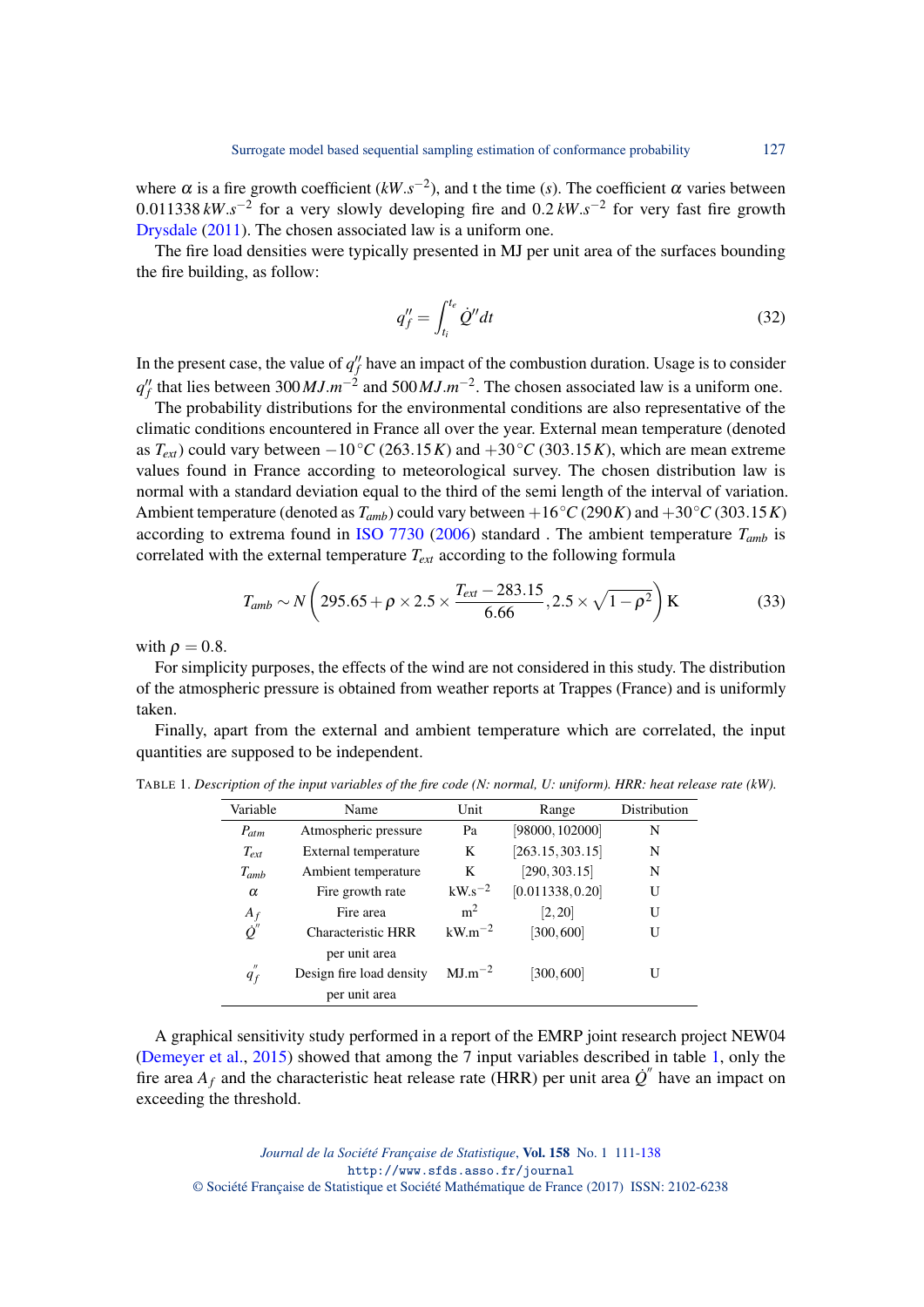From now on, the fire safety engineering case study will thus be treated in a 2D framework in the domain  $\mathcal{D} = A_f \times \dot{Q}'' = [1, 20](m^2) \times [300, 500](kW \cdot m^{-2})$  with the other variables kept constant.

#### *7.5. Output variable and quantity of interest*

Denote  $\bar{T}_U(Af, \dot{Q}'', t)$ , the mean temperature of the sensors in the hot layer at time *t* as a function of the input variables  $A_f$  (fire area in  $m^2$ ) and  $\dot{Q}$ <sup>"</sup> (characteristic heat release rate in  $kW.m^{-2}$ ).

The performance function  $F$  is here taken as the maximum mean temperature of the hot layer over the simulation time

$$
F\left(A_f, \dot{Q}''\right) = \max_t \bar{T}_U(A_f, \dot{Q}'', t) \tag{34}
$$

and yields the non conformity criterion  $F\left(A_f, \dot{Q}''\right) > 200\textdegree C$  and the associated probability of non conformity  $p_f = P\left(F\left(A_f, \dot{Q}''\right) > 200^{\circ}C\right)$ .

#### *7.6. Monte Carlo simulations*

Due to the simulation time of FDS (1 run a day on 1 core), Monte Carlo estimators of the probability of conformity, its uncertainty and its coefficient of variation are intractable. Indeed, nearly 50,000 computer experiments are required to reach  $cv = 1\%$ , which is impracticable : if 100 cores/day are available, then the total simulation time amounts to 500 days. Besides, as the sought probability gets smaller, the number of Monte Carlo simulations needs to be increased to maintain a given cv. For instance, for a probability of 5%, reaching  $cv = 1\%$  requires more than 200,000 computer experiments.

However, as described in the body of the paper, kriging surrogate based Monte Carlo simulations can be driven instead.

#### *7.7. Kriging and co-kriging models*

Initial database The initial database evaluated by CFAST (*F*1) comprises 14 points (black circles and grey triangles) displayed in figure [4,](#page-18-0) among them 9 points (black circles) are also evaluated by FDS  $(F_2)$ . The grey triangles are only evaluated by CFAST. The points are displayed so as to cover the input space, while allowing a better estimation of parameters. For instance, grey triangles near black points ensure a better estimation of the relationship between the two codes and clusters of points should ensure a better estimation of the covariance parameters.

The level plot of the predictions of the code output  $F(A_f, \dot{Q}^r)$  (in  $\degree C$ ) obtained with the cokriging model is displayed in figure [4.](#page-18-0) This representation displays a predicted zone where  $F(A_f, \dot{Q}^{\prime\prime}) > 200^{\circ}C$  (dark area) with its uncertainty (gradient area).

Parameters of the Gaussian processes Each Gaussian process is modelled with the mean function  $h(.) = (1A_f)$  (see section [B\)](#page-23-1) to account for the linear effect of  $A_f$  on the output, and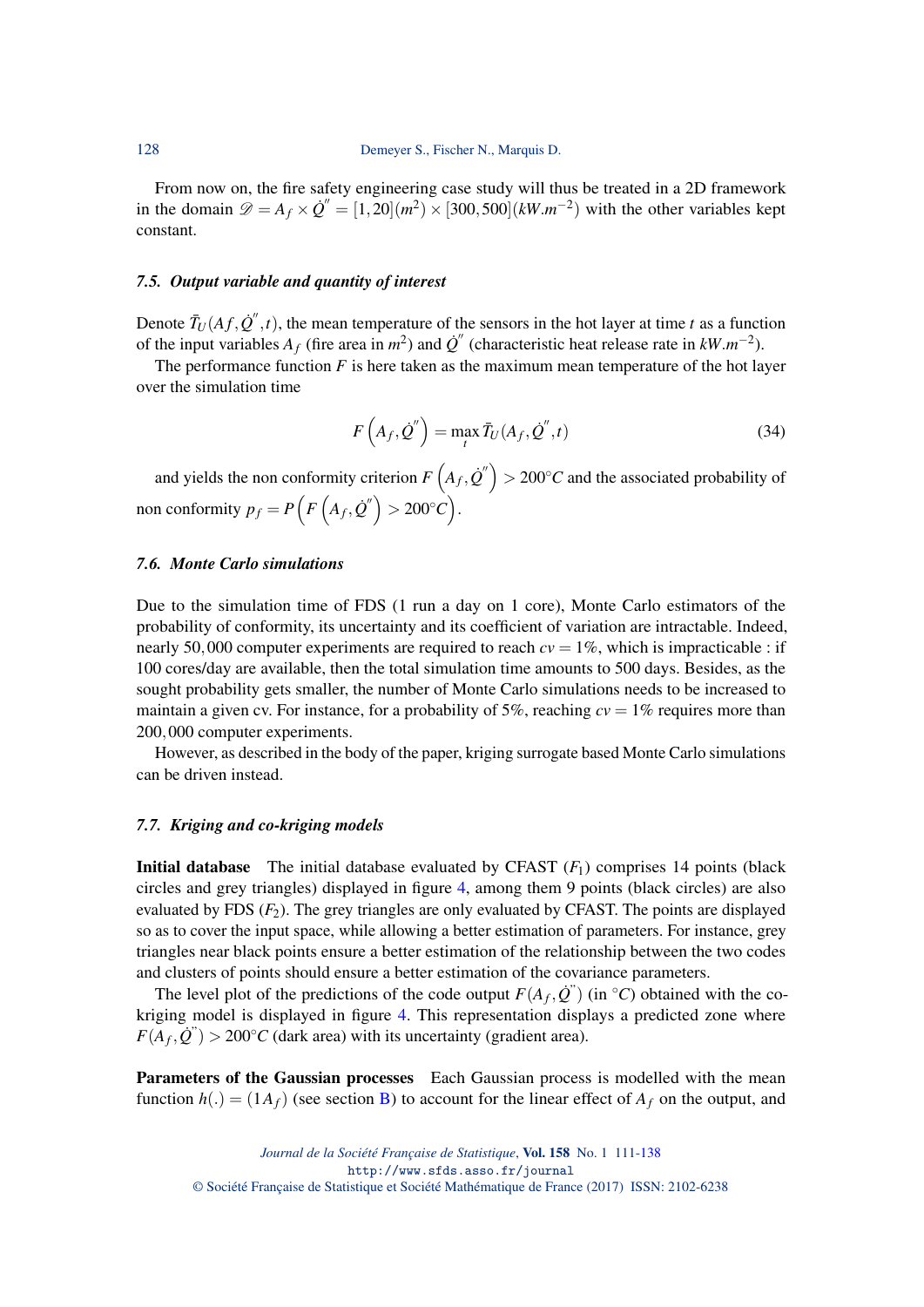<span id="page-18-0"></span>

FIGURE 4: *Initial database for co-kriging: grey triangles are the points only evaluated by CFAST and black circles are the points evaluated by both CFAST and FDS. The level plot of the output quantity of interest*  $F(A_f, \dot{Q}^r)$  *(°C) modelled with the co-kriging model is also displayed.*

with the Matérn-5/2 covariance function (defined at Eq[.35](#page-23-2) section [A\)](#page-23-0) to account for smoothness of the output.

The parameters of the co-kriging models have been estimated with the R package MuFiCokriging [\(Le Gratiet,](#page-26-11) [2012\)](#page-26-11). The parameters of the kriging models have been estimated with the R package DiceKriging [\(Roustant et al.,](#page-27-8) [2012\)](#page-27-8).

Nugget effect The co-kriging metamodel of FDS as well as the kriging model of FDS (and CFAST) require the estimation of a nugget effect [\(Peng and Wu,](#page-26-27) [2014\)](#page-26-27) to capture numerical instabilities, although the code can be seen as deterministic. Indeed, for the same values of the inputs FDS produces the same value of the output, but a slight variation in the input can produce a jump in the output value. This phenomenon and its treatment in kriging metamodels are reported in [Roustant et al.](#page-27-8) [\(2012\)](#page-27-8) and result in the estimation of an additional variance parameter that adds to the predicted variance of each point. In the following fire safety engineering application, the nugget effect (denoted  $\tau^2$ ) is given for each model as its value is not negligible and its effect can be seen in the output graphs.

Number of kriging based Monte Carlo simulations to compute probabilities of non confor**mity** With the notations of section [5,](#page-6-1)  $K = 1000$  trajectories and  $L = 1600$  points on a 40  $\times$  40 grid.

#### *7.8. Interpretation of the co-kriging results versus kriging results*

A comparison of various kriging based methods has been carried out on the fire engineering case study to show the influence of the number of points in the database and the influence of their location on the estimates of the probability of conformity and its accuracy (relative uncertainty). Results are displayed in table [2.](#page-20-1)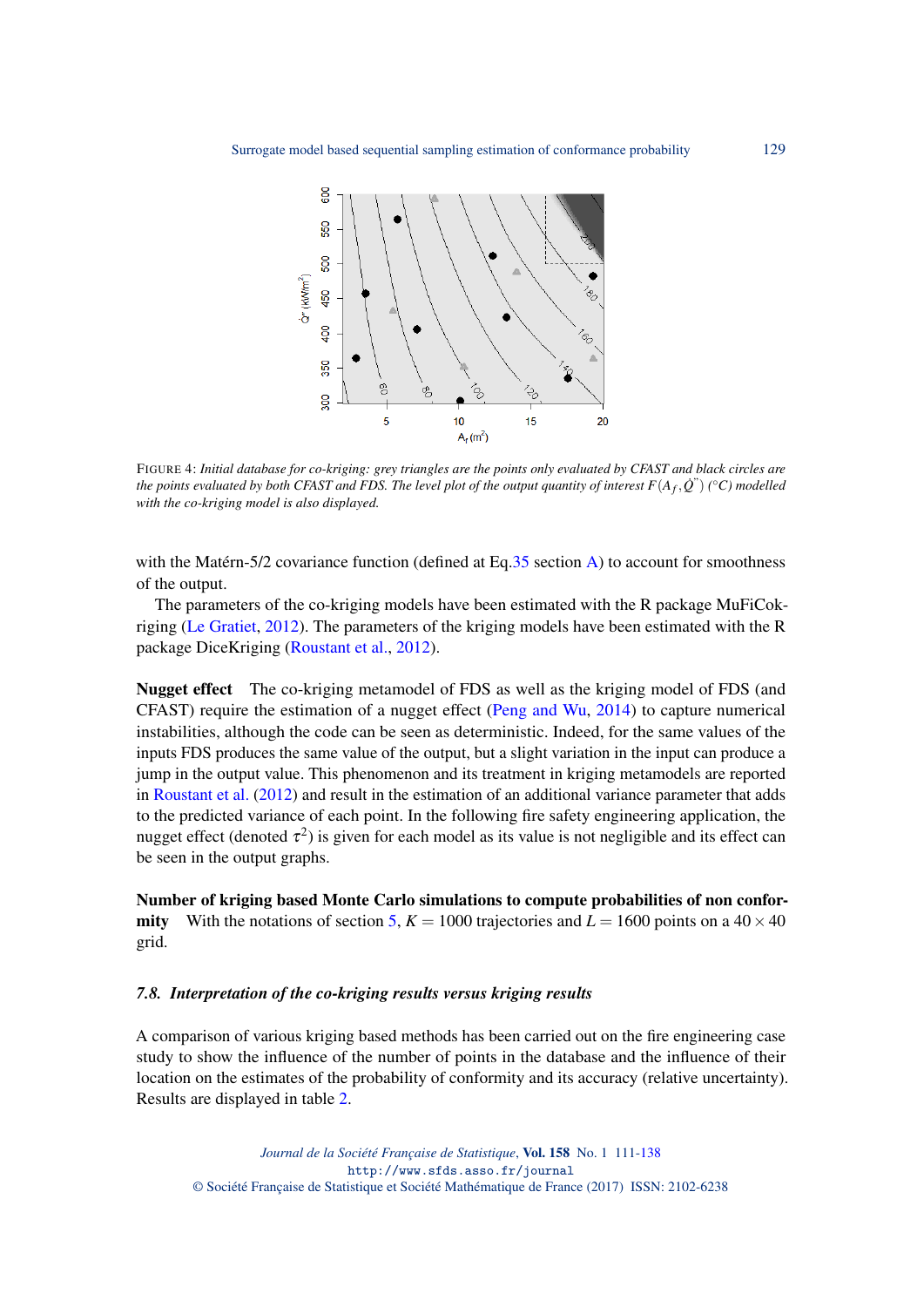The analysis conducted on the initial database shows that, for the same number of FDS experiments (9 experiments) co-kriging dramatically reduces the relative uncertainty of the estimated probability  $\hat{p}_f$  by taking into account the information brought by additional CFAST points. Table [2](#page-20-1) shows that a relative uncertainty divided by 8 ( $cv(\hat{p}_f) = 0.1099$  under the cokriging model versus  $cv(\hat{p}_f) = 0.8928$  under the kriging model) was obtained at the cost of only 5 additional cheap CFAST simulations. This shows the positive impact of combining expensive experiments with cheap experiments.

The evolution of the contour plot of the posterior probability of excursion function on the full domain provides a graphical tool to assess the efficiency of the co-kriging method with respect to the kriging method. Indeed figure [5a](#page-19-0) obtained under kriging shows a large dispersion of the level lines whereas figure [5b](#page-19-0) obtained under co-kriging shows reduced uncertainty with the appearance of a non conformity area (dark area). Note that the nugget effect of the co-kriging model is  $\tau_{co}^2 = 0.267$  whereas the nugget effect of the kriging model is  $\tau^2 = 1.095e^{-5}$  (negligible). The appearance of the nugget effect with the co-kriging model) corresponds to the addition of CFAST points to the initial FDS points. Indeed, CFAST points are transformed into mean point estimates of FDS values during the estimation of parameters and so induce instability between true FDS points and predicted FDS values. This artificial instability is meant to decrease as more points are added to the co-kriging model.

<span id="page-19-0"></span>

FIGURE 5: *Contour plot of the probability of excursion based on kriging the FDS values of the points (black circles) (a) and the updated contour plot obtained with co-kriging after 5 CFAST points (grey triangles) have been added (b). Note that black circles are evaluated by both CFAST and FDS. The dashed rectangle defines the working area on which future results will be displayed.*

#### *7.8.1. Analysis of the sequential procedure*

Table [3](#page-20-0) gives the coordinates of the points iteratively produced by the sequential co-kriging procedure to improve the estimation of the probability of non conformity *p<sup>f</sup>* . Due to the targeted MSE criterion, all the points have an expected mean  $\hat{m}_2$  close to the threshold 200°*C*.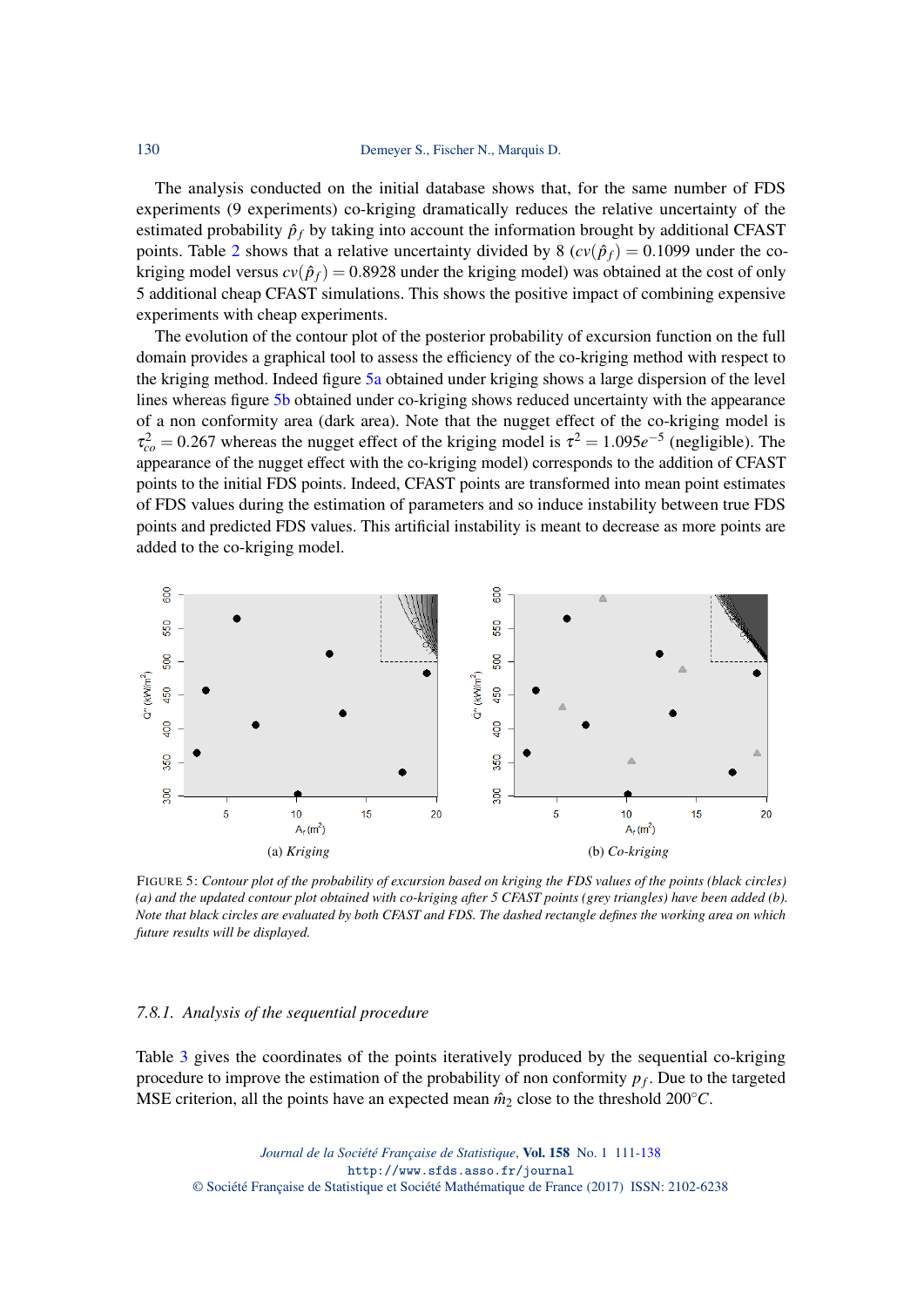<span id="page-20-1"></span>TABLE 2. Summary results of the probability of non conformity  $\hat{p}_f$ , its associated uncertainty  $u(\hat{p}_f)$  and its coefficient *of variation (relative uncertainty)*  $cv(\hat{p}_f)$  *obtained with various kriging based methods.* 

| number of FDS experiments | type of analysis      | $\hat{p}_f$ | $u(\hat{p}_f)$ | $cv(\hat{p}_f)$ |
|---------------------------|-----------------------|-------------|----------------|-----------------|
|                           | kriging               | 0.01354     | 0.01209        | 0.89283         |
|                           | co-kriging            | 0.03508     | 0.00385        | 0.1099          |
| $9 + 3$                   | sequential co-kriging | 0.03331     | 0.00054        | 0.01618         |

Between each iteration, the co-kriging metamodel is updated with real observations of CFAST  $(F_1)$  and FDS  $(F_2)$  and is used to provide a new point. For instance, for the second point, the actual evaluation of the codes matches the predicted mean, which means that the updated co-kriging model is suited for predicting failure events.

Besides, the predicted standard deviations decrease as observations are brought into the cokriging model, with a significant decrease after the first iteration.

<span id="page-20-0"></span>TABLE 3. *Table giving the coordinates* ( $A_f$  *and*  $\dot{Q}''$ ) of the points obtained at each iteration of the sequential *co-kriging procedure. For each point, the predicted means m*ˆ <sup>1</sup> *and m*ˆ <sup>2</sup> *of the codes F*<sup>1</sup> *and F*<sup>2</sup> *respectively, the predicted standard deviation*  $\hat{\sigma}_2$  *and the evaluations of the codes*  $F_1$  *and*  $F_2$  *are displayed.* 

| iter. | $A_f$   |               | $\hat{m}_1$   | $\hat{m}_2$   | $\hat{\sigma}_2$ | F2            | $F_{1}$         |
|-------|---------|---------------|---------------|---------------|------------------|---------------|-----------------|
|       | $(m^2)$ | $(kW.m^{-2})$ | $(^{\circ}C)$ | $(^{\circ}C)$ | $(^{\circ}C)$    | $(^{\circ}C)$ | $({}^{\circ}C)$ |
|       | 16.6875 | 599.3357      | 291.2835      | 199.1431      | 2.829            | 197.94        | 290.84          |
|       | 18.3125 | 551.8552      | 294.6508      | 199.7153      | 0.928            | 199.54        | 294.297         |
|       | 19.875  | 508.9258      | 295.7965      | 200.2372      | 0.729            | 200.40        | 295.574         |

The estimates  $\hat{p}_f$ ,  $u(\hat{p}_f)$  and  $cv(\hat{p}_f)$  obtained at each iteration of the sequential co-kriging procedure are displayed in table [4.](#page-20-2)

<span id="page-20-2"></span>TABLE 4. Summary results of the probability of non conformity  $\hat{p}_f$ , its associated uncertainty  $u(\hat{p}_f)$  and its coefficient *of variation (relative uncertainty)*  $cv(\hat{p}_f)$  *obtained at each iteration of the sequential procedure.* 

| iteration | $\hat{p}_f$ | $u(\hat{p}_f)$ | $cv(\hat{p}_f)$ |
|-----------|-------------|----------------|-----------------|
|           | 0.0335      | 0.00144        | 0.04309         |
|           | 0.03306     | 0.00074        | 0.02239         |
|           | 0.03331     | 0.00054        | 0.01618         |

#### *7.8.2. Graphical interpretation of the sequential procedure*

As previously, the evolution of the contour plot of the posterior probability of excursion function provides a graphical tool to assess the efficiency of the iterative algorithm. In the following, for clarity, contour plots are displayed for a fire area  $A_f$  ranging between  $16m^2$  and  $20m^2$  and a characteristic heat release rate  $\dot{Q}''$  between 500 kW. $m^{-2}$  and 600 kW. $m^{-2}$ . Figure [6a](#page-21-0) reproduces the initial contour plot of the probability of excursion function displayed on the full domain on figure [5b](#page-19-0) restricted to  $[16m^2 - 20m^2] \times [500 \, kW \cdot m^{-2} - 600 \, kW \cdot m^{-2}]$ . Note that no point from the initial database has been sampled in this area.

The initial contour plot displayed on figure [6a](#page-21-0) shows a large dispersion of the level lines, representing the uncertainty on the predicted frontier between non conformity (black area) and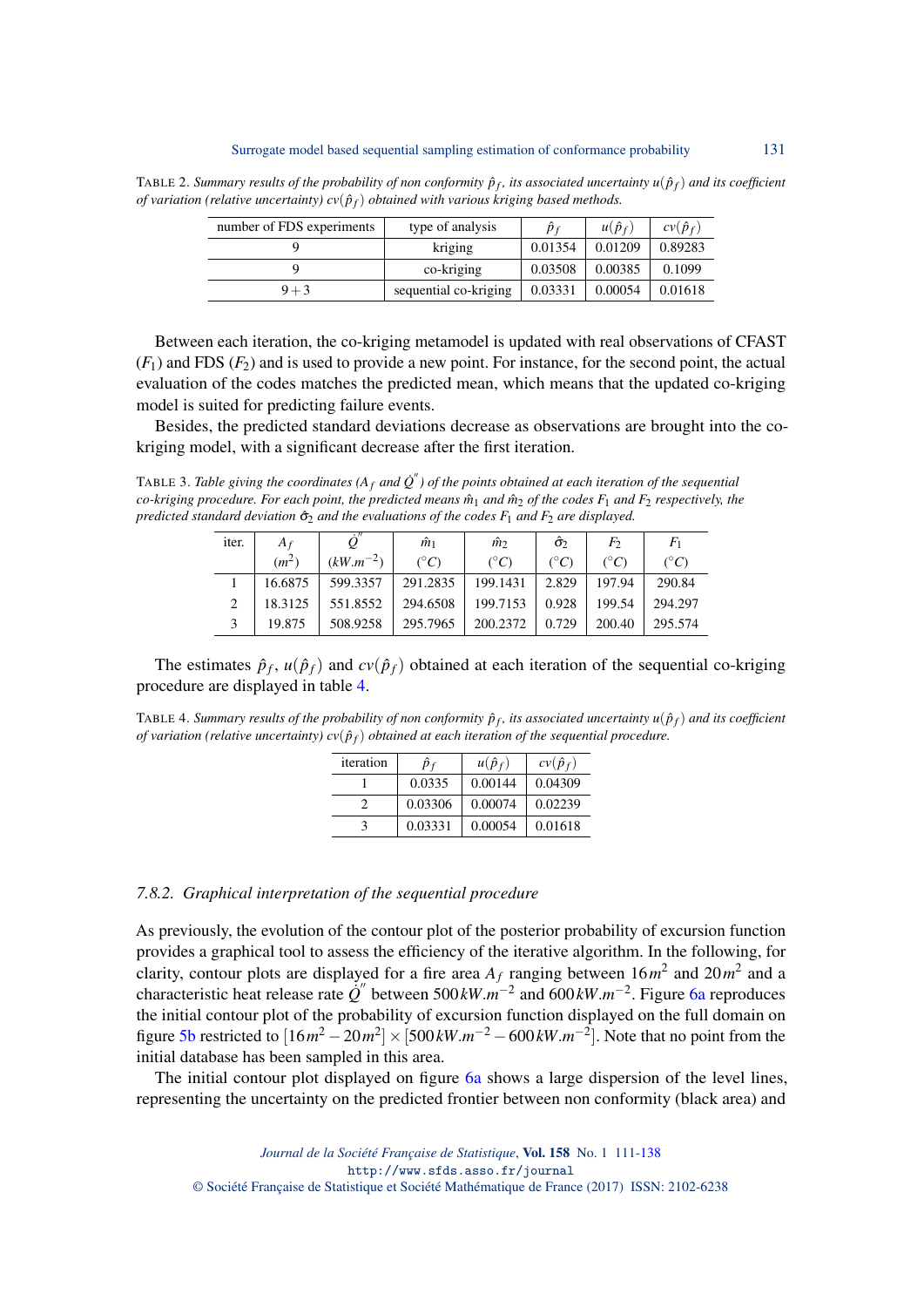conformity (black area). For instance, the predicted 0.5 line indicates that there is 50% chance that the non conformity domain lies above this line and the predicted 0.9 line indicates that there is 90% chance that the non conformity domain lies above this line.

The first iteration of the sequential procedure samples a point in the uncertainty region where the lines are the most spread (highest predicted variances) on the 0.5-probability line. Once evaluated by FDS and CFAST the point is added to the initial database and an updated contour plot of the probability of excursion is obtained at figure [6b.](#page-21-0) Since the FDS value for this point is below the threshold  $(F_2(16.6875, 599.3357) = 197.94)$ , this point belongs to the conformity area and the level lines are shifted towards upper values of  $A_f$  and  $\dot{Q}^{\prime\prime}$ . A 1-probability of non conformity zone appears at the top right hand corner. Note that the nugget effect is  $\tau_{(1)}^2 = 0.168$ .

The second iteration provides a point which has the effect of reducing the uncertainty in the middle of the domain Note that the nugget effect is  $\tau_{(2)}^2 = 0.1096$ .

A third iteration is needed to reach a coefficient of variation less than 2%. Note that the nugget effect is  $\tau_{(3)}^2 = 0.067$ . It can be noticed that, as points are added to the co-kriging model, the nugget effect decreases. Since the nugget effect is added to the predicted variance when computing the probability of excursion, the nugget is responsible of the uncertainty at observation points. This is particularly visible for the third point added such that  $F_2(19.875,508.9258) = 200.40$ which is non-conform but still lies under the 1-probability line. If there were no nugget effect, all the level lines should be pinched at this point.

<span id="page-21-0"></span>

FIGURE 6: *Contour plot of the initial probability of excursion (a) and the updated probability of excursion after 1 point (black cross) has been added at the first iteration of the sequential co-kriging procedure (b). Figure (a) is a zoom of figure [5b](#page-19-0) on the working area defined by the dashed rectangle and so contains no points from the initial database.*

#### *7.9. Practical interpretation of probability level plots*

In the context of fire safety engineering, figure [7b](#page-22-0) could be used in order to estimate the reliability of the smoke system control used in the building. In function of the fire surface and the heat released per unit area, one can therefore determinate the critical fire scenario where tenability conditions are not met. The tenability criterion  $T_U > 200$ °*C* has an impact on the people evacuation.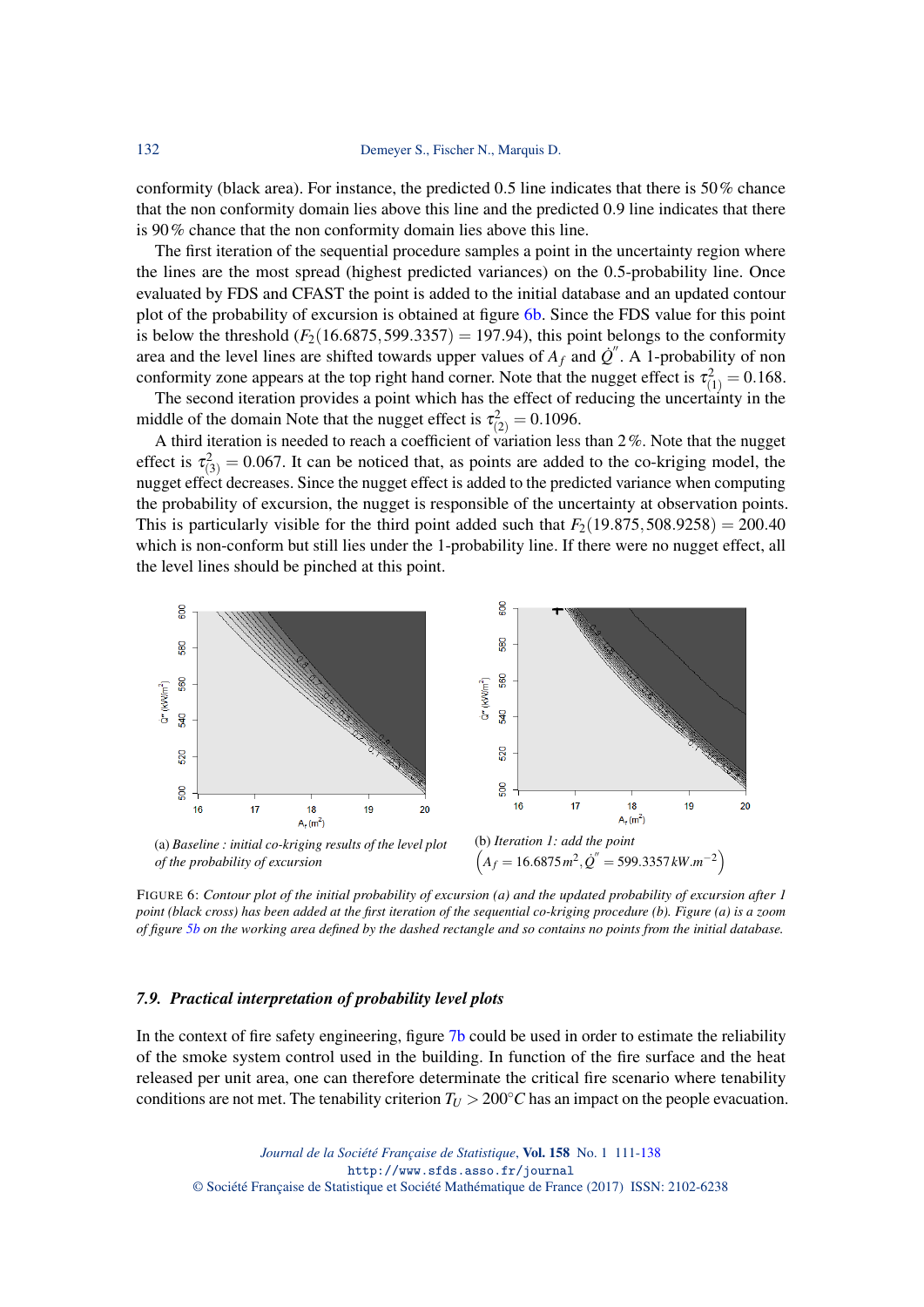<span id="page-22-0"></span>

FIGURE 7: *Contour plot of the updated probability of excursion at the second iteration of the sequential co-kriging procedure (a) and at the third iteration (b). At each iteration, the new point is marked with a black cross.*

When  $p_f \rightarrow 0$ , this result induces that the smoke system controls are sufficient to avoid that fire environment in the building does not exceed the regulatory threshold. In contrast, when  $p_f \rightarrow 1$ , the fire conditions (heat release and fire area) can be assumed as critical because the tenability criteria are achieved and exceeded in the surrounding environment. In this condition, the smoke system control is inadequate and some modifications should be applied on it in order to respect the regulation and reduce the risk.

### 8. Conclusion

A multifidelity sequential co-kriging methodology has been proposed to estimate probability of failure of computationally intensive high fidelity systems. This approach combines classical sequential kriging criteria for failure evaluation with multifidelity criteria for level choice. A variety of criteria has been proposed ranging from computationally cheap to very expensive (integral criteria) depending on the quantity of information taken into account (e.g. pointwise estimates or metamodel distribution). The methodology has been applied to a real, but simplified, fire safety engineering case study with two fidelity levels where the low-fidelity level is a simplified physical model. This example displays the full methodology, exhibits the underlying hypotheses and provides a practical analysis of the results. From the fire engineering point of view, the recourse to low fidelity simulations (in addition to unbiased high fidelity simulations) allows to compute probability of conformity based on all available information regarding the environment and the likely fires, which could be an aid to conformity decisions in the future. More generally, the method could be applied to fields of the industry already using kriging methods to tackle reliablity issues. Further work will consist in simultaneously optimizing the sampling points and the levels in a multifidelity setting, while addressing high dimensional issues.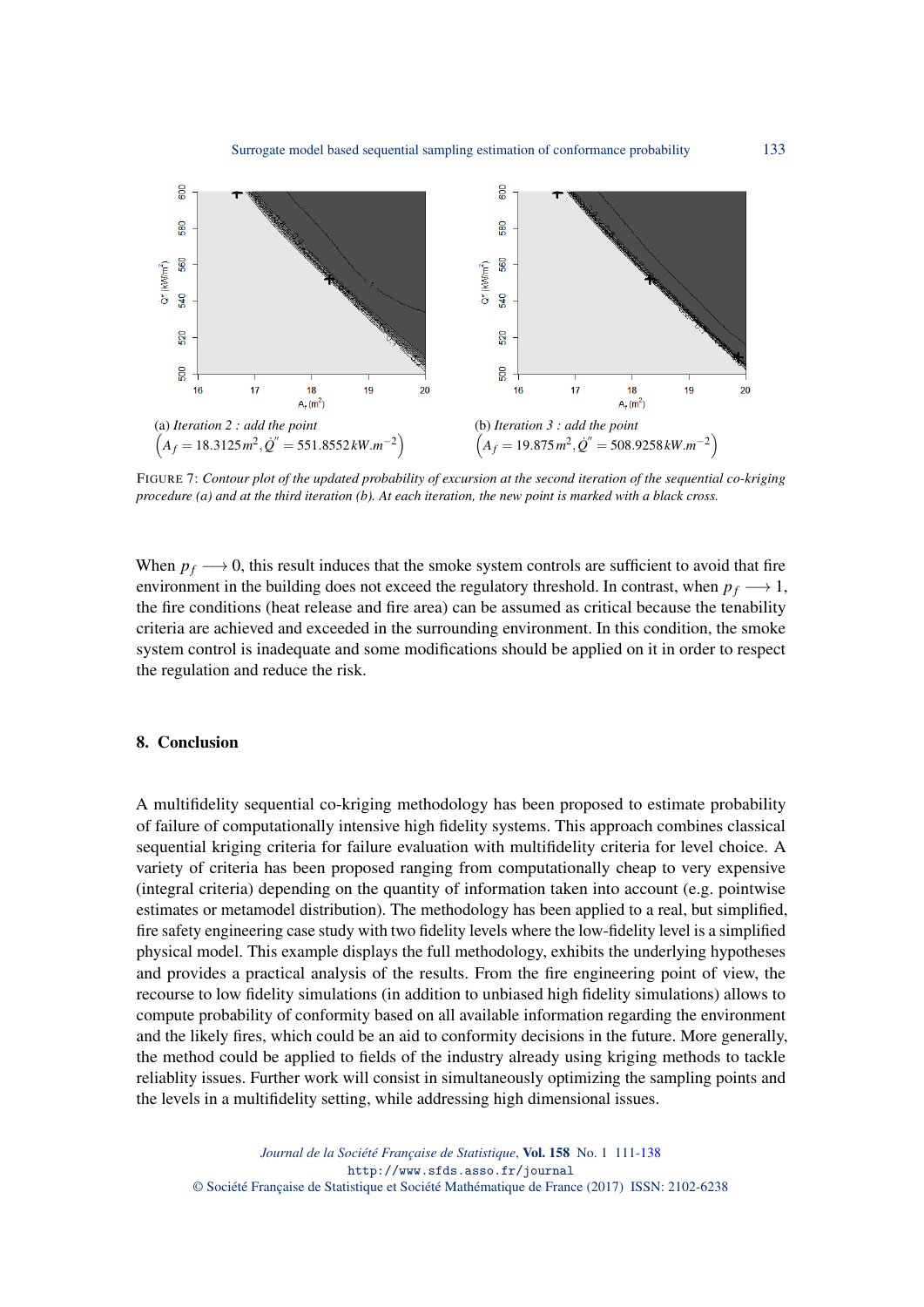134 Demeyer S., Fischer N., Marquis D.

#### Acknowledgments

This work is supported by the European Metrology Research Programm (EMRP), which is jointly funded by the EMRP participating countries within EURAMET and the European Union. The authors thank their colleague Alexandre Allard for his valuable contribution to this paper.

#### <span id="page-23-0"></span>Appendix A: Covariance function of a Gaussian process

The choice of the covariance function depends on prior knowledge about the behaviour of the function. One can distinguish, at first, stationary and nonstationary covariance functions. The former ensures that the smoothness of the function does not depend on the location but is a function of  $x - x'$ . Inversely, the latter allows the smoothness to vary with the location. A stronger property is the isotropy which ensures that the covariance only depends on the euclidean distance ||*x* − *x*'||<sub>2</sub>. A variety of covariance functions can be found in [Rasmussen and Williams](#page-27-5) [\(2006\)](#page-27-5).

The most commonly used covariance function is the Matérn covariance function (see [Ras](#page-27-5)[mussen and Williams,](#page-27-5) [2006\)](#page-27-5), whose hyperparameters  $\psi = (v, \theta)$  control the smoothness and the length scale respectively. Values  $v = 3/2$  or  $v = 5/2$  yield the two mostly used matérn kernels that arise as the product of an exponential and a polynomial. For instance, the Matérn-5/2 is defined as a function of  $r = |x - x'|$ 

<span id="page-23-2"></span>
$$
k_{v=5/2}(r) = \left(1 + \frac{\sqrt{5}r}{\theta} + \frac{5r^2}{3\theta^2}\right) \exp\left(-\frac{\sqrt{3}r}{\theta}\right)
$$
(35)

For  $v = 1/2$  the correlation is able to model chaotic functions and is known as the exponential correlation function defined as  $k_{v=1/2}(r) = \exp\left(-\frac{r}{6}\right)$  $\frac{r}{\theta}$ ).

The value  $v = \infty$  yields the Gaussian correlation function defined as  $k_{\infty}(r) = \exp\left(-\frac{r^2}{\theta^2}\right)$  $\frac{r^2}{\theta^2}$  used to model very smooth functions.

Usually, the value for  $v$  is fixed by the user, the length scale  $\theta$  is estimated on the data.

Figure [8](#page-24-0) illustrates the effect of the prior choice of the covariance function on simulated trajectories of a Gaussian process with constant mean fitted on the same data points (black dots). The Matérn-5/2 covariance yields smooth trajectories (red curves) whereas the exponential covariance yields chaotic trajectories (black curves). In both cases, the posterior simulations interpolate the data points. Conditional trajectories are nearly confounded under the Matérn covariance whereas a large dispersion occurs under the exponential covariance, which implies that predictions under the exponential model will have larger predicted variances outside the data points.

#### <span id="page-23-1"></span>Appendix B: Mean function of a Gaussian process

The mean function governs the trend of the simulated trajectories. Usually, the mean function is taken as constant. If additional information is available, the mean can be modelled as a function of the inputs.

Figure [9](#page-24-1) shows that a constant mean allows to produce trended conditional trajectories. This property is usually true within the domain of variation of the inputs. After removing the rightmost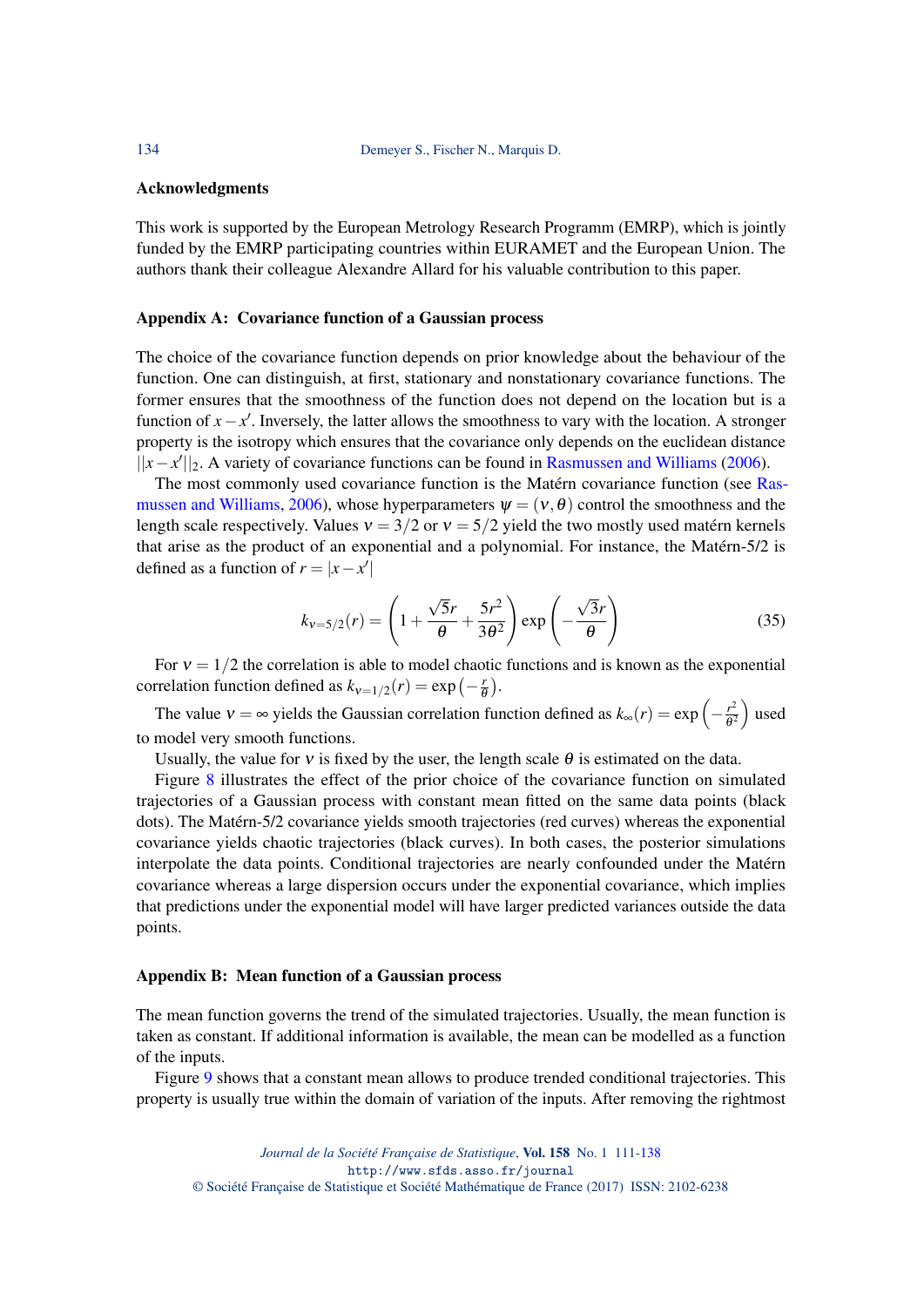<span id="page-24-0"></span>

FIGURE 8: *Plot of the simulated trajectories fitting the observation points under Matérn covariance (plain curves) and exponential covariance (dotted curves) models under constant mean.*

point (with respect to figure [8\)](#page-24-0), figure [9](#page-24-1) shows that the effect of the mean function is mostly visible at the extremities of the domain of variation and outside. Indeed, under constant mean  $m(x) = \beta_0$ , predictions over [20,30] tend to be distributed around the trend uniformly on [0,300] (as  $x \to 30$ ). Under the trended mean  $m(x) = \beta_0 + \beta_1 x$ , predictions outside the domain are concentrated on the trend line with no dispersion. The constant mean model can be used instead of a trended model in the interpolation domain but the predictions will follow the trend outside. Conversely, the trended model can be used in the interpolation domain and outside if the trend is justified.

<span id="page-24-1"></span>

FIGURE 9: *Plot of the simulated trajectories fitting the observation points obtained under matérn 5\_2 covariance and a) constant mean m(x)* =  $\beta_0$  (10 *red curves) and b) trended mean m(x)* =  $\beta_0 + \beta_1 x$  (10 *black curves).* 

*Journal de la Société Française de Statistique*, Vol. 158 No. 1 111[-138](#page-27-0) http://www.sfds.asso.fr/journal © Société Française de Statistique et Société Mathématique de France (2017) ISSN: 2102-6238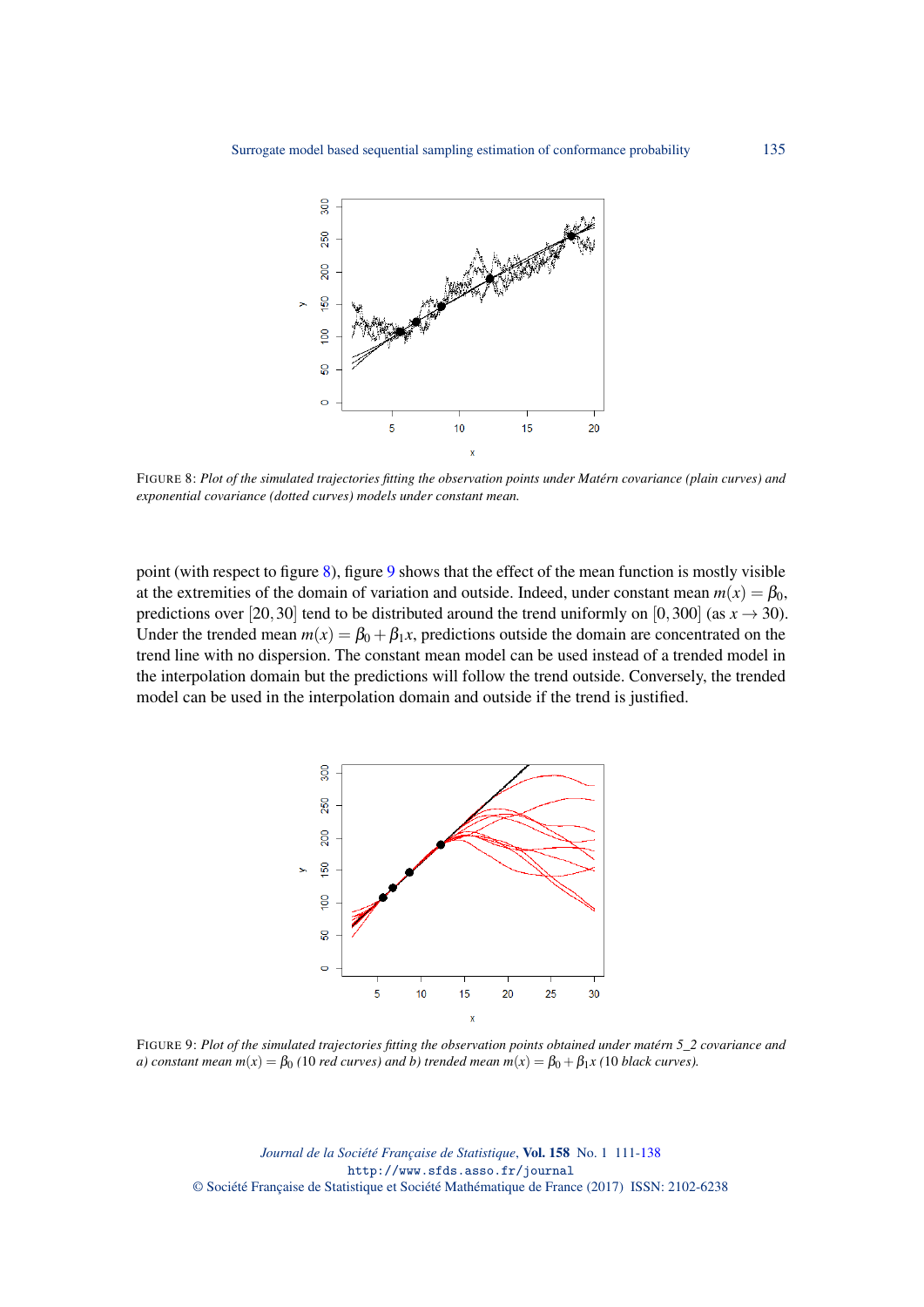136 Demeyer S., Fischer N., Marquis D.

#### <span id="page-25-2"></span>Appendix C: Matrix notation for universal co-kriging

Conditional on hyperparameters  $\beta_2$ ,  $\sigma_\delta^2$  and  $\psi_2$ ,  $\delta(.)$  is modelled as a Gaussian process with mean  $m_{\delta}$ (.) = *h*<sub>2</sub>(.)<sup>*T*</sup> β<sub>2</sub> and covariance matrix  $\Sigma_{\delta} = (k_{\delta}(x, x'))_{x, x' \in \mathcal{D}}$  where  $k_{\delta}(x, x') = \sigma_{\delta}^2$  $\frac{1}{\delta}r_{\delta}(x,x';\psi_2)$ parametrized by  $\psi_2$ . For  $x = x'$ ,  $k_\delta(x, x') = \sigma_\delta^2$  $\delta^2$  is the variance of the process  $\delta(.)$ .

Conditional on hyperparameters  $\beta_1$ ,  $\sigma_1^2$  and  $\psi_1$ ,  $Z_1(.)$  is modelled as a Gaussian process with mean  $m_1(.) = h_1(.)^T \beta_1$  and covariance matrix  $k_1(x, x') = \sigma_1^2 r(x, x'; \psi_1)$  parametrized by  $\psi_1$ . For  $x = x'$ ,  $k_1(x, x') = \sigma_1^2$  the variance of the process  $Z_1(.)$ .

As a consequence of model [\(3\)](#page-4-0),  $Z_2(.)$  is a Gaussian process with mean  $m_2(x) = h'(x)^T \beta$ with  $h'(x)^T = (\rho h_1(x)^T, h_2(x)^T)$  and  $\beta^T = (\beta_1^T, \beta_2^T)^T$ , and covariance function  $k_2(x, x') =$  $\rho^2 k_1(x, x') + k_\delta(x, x')$ . It follows that the prior variance of the process  $\tilde{y}_2$  is obtained as  $k_2(x, x) =$  $\rho^2\sigma_1^2+\sigma_\delta^2$  $\frac{2}{\delta}$ .

Let us denote *H* the  $(n_1 + n_2) - by - (p_1 + p_2)$  matrix of the regression functions for points in  $\mathscr{D}_1$  and  $\mathscr{D}_2$ 

$$
H = \begin{pmatrix} h_1(\mathcal{D}_1) & \vec{0}_{n_1} \\ \rho h_1(\mathcal{D}_2) & h_2(\mathcal{D}_2) \end{pmatrix}
$$
 (36)

where  $h_{t'}(\mathcal{D}_t) = (h_{t'}(x_{t1})^T, ..., h_{t'}(x_{tn_t})^T)^T$  for  $t, t' = \{1, 2\}$  is a  $n_t - by - p_{t'}$  matrix and  $\vec{0}_{n_1}$  denotes the  $n_1 - by - p_2$  zero matrix where  $p_1$  and  $p_2$  are the number of regression functions in  $h_1$  and  $h_2$ respectively.

It follows that  $m = H\beta$  in section [4.2.](#page-4-1)

Let us denote  $k_1(\mathcal{D}_1, \mathcal{D}_2) = \{k_1(x, x'), x \in \mathcal{D}_1, x' \in \mathcal{D}_2\}$  the  $n_1 - by - n_2$  data covariance matrix between points in  $\mathcal{D}_1$  and  $\mathcal{D}_2$  and let us use the shorthand  $k_t(\mathcal{D}_t) = k_t(\mathcal{D}_t, \mathcal{D}_t)$  to denote the covariance matrix between points in  $\mathscr{D}_t$ . Note that  $k_1(\mathscr{D}_2, \mathscr{D}_1) = k_1(\mathscr{D}_1, \mathscr{D}_2)^T$ .

The data covariance matrix *V* can be expressed as the following block matrix

$$
V = \begin{pmatrix} k_1(\mathcal{D}_1) & \rho k_1(\mathcal{D}_1, \mathcal{D}_2) \\ \rho k_1(\mathcal{D}_2, \mathcal{D}_1) & \rho^2 k_1(\mathcal{D}_2) + k_2(\mathcal{D}_2) \end{pmatrix}
$$
(37)

#### References

- <span id="page-25-7"></span>Alpert, R. L. (2008). Ceiling jet flows. In Nenno, P. D., editor, *SFPE handbook of fire protection engineering*, pages 2.21–2.36. National fire protection association, Quincy, MA, 4th edition.
- <span id="page-25-1"></span>Au, S., Wang, Z.-H., and Lo, S.-M. (2007). Compartment fire risk analysis by advanced Monte Carlo simulations. *Engineering Structures*, pages 2381–2390.
- <span id="page-25-0"></span>Bect, J., Ginsbourger, D., L, L., Picheny, V., and Vazquez, E. (2012). Sequential design of computer experiments for the estimation of a probability of failure. *Statistics and Computing*, 22:773–793.
- <span id="page-25-4"></span>Bichon, B. J., Eldred, M. S., Swiler, L. P., Mahadevan, S., and McFarland, J. M. (2008). Efficient global reliability analysis for nonlinear implicit performance functions. *AIAA Journal*, 46(10):2459–2468.

<span id="page-25-6"></span>Carlotti, P. and Lamalle, D. (2013). Sensitivity to boundary conditions for simulation of fire plume in enclosure. Proceedings of the 21e congres francais de mecanique, France.

<span id="page-25-3"></span>Chen, R., Hung, Y., and nad S.W. Yen, W. (2013). Contour estimation via two fidelity computer simulators under limited resources. *Computational Statistics*, 28:1813–1834.

<span id="page-25-5"></span>Chevalier, C., Bect, J., Ginsbourger, D., Vazquez, E., Picheny, V., and Richet, Y. (2014a). Fast parallel krigingbased stepwise uncertainty reduction with application to the identification of an excursion set. *Technometrics*, 56(4):455–465.

*Journal de la Société Française de Statistique*, Vol. 158 No. 1 111[-138](#page-27-0) http://www.sfds.asso.fr/journal

© Société Française de Statistique et Société Mathématique de France (2017) ISSN: 2102-6238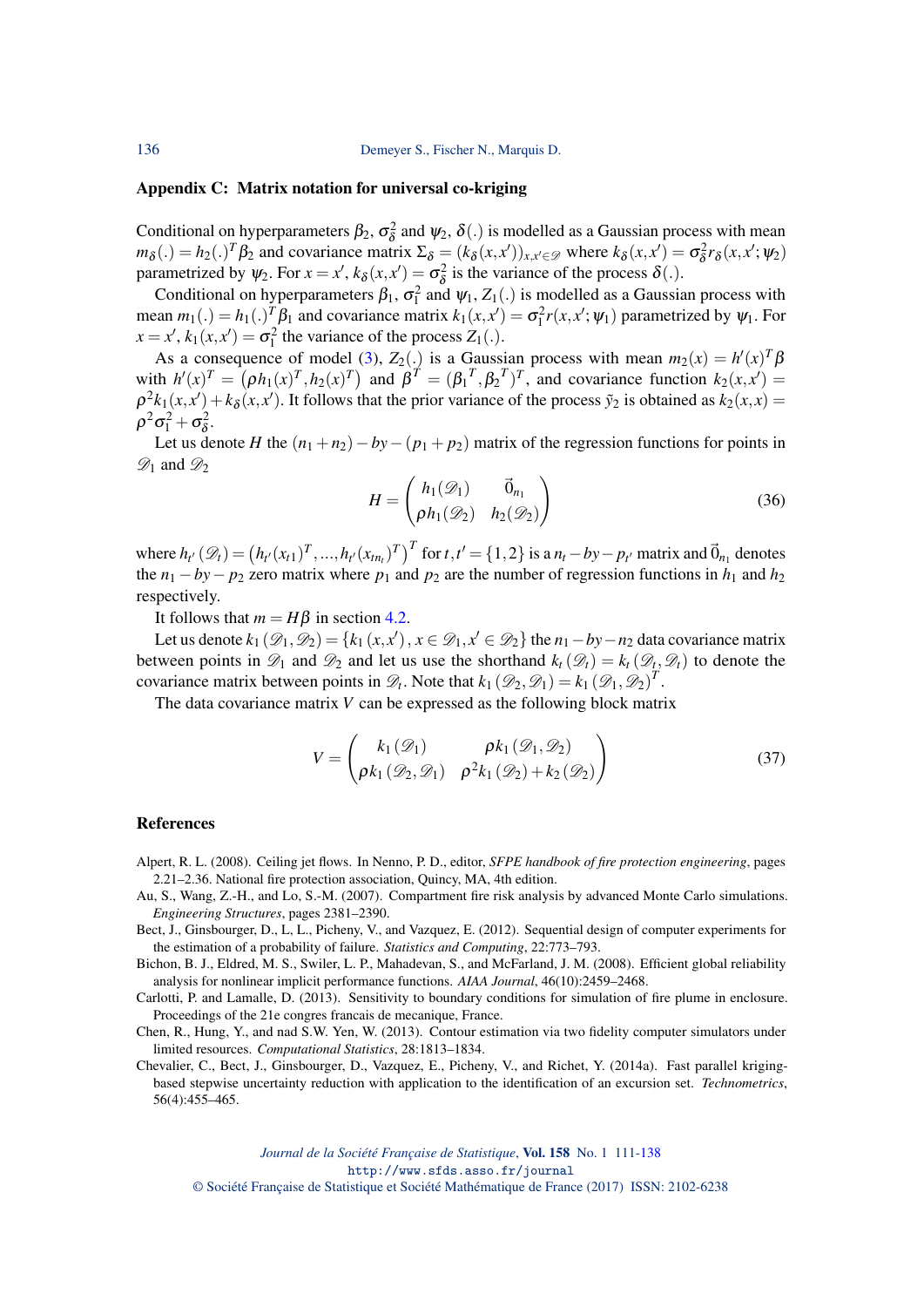- <span id="page-26-18"></span>Chevalier, C., Picheny, V., and Ginsbourger, D. (2014b). The kriginv package : An efficient and user-friendly R implementation of kriging-based inversion algorithms. *Computational Statistics and Data Analysis*, 71:1021–1034.
- <span id="page-26-16"></span>Courrier, N., Boucard, P. A., and Soulier, B. (2014). The use of partially converged simulations in building surrogate models. *Advances in Engineering Software*, 67:186–197.
- <span id="page-26-26"></span>Demeyer, S., Wright, L., Pendrill, L., and Bär, M. (2015). Intermediate report on case study on fire engineering. *A report of the EMRP joint research project NEW04 Novel mathematical and statistical approaches to uncertainty evaluation*.
- <span id="page-26-24"></span>Drysdale, D. (2011). *An introduction to fire dynamics*. John Wiley, 3nd edition.
- <span id="page-26-19"></span>Echard, B., Gayton, N., and Lemaire, M. (2011). Ak-mcs: An active learning reliability method combining kriging and monte carlo simulation. *Structural Safety*, 33(2):145 – 154.
- <span id="page-26-3"></span>Fernández-Godino, G., Park, C., Kim, N., and Haftka, R. (2016). Review of multi-fidelity models. *ArXiv e-prints*.
- <span id="page-26-23"></span>French regulation (2004). Instruction technique, n◦246 relative au désenfumage dans les établissements recevant du public, annexe pour le calcul du taux alpha. In *Arrêté du 22 mars 2004*. Documentation BATISS (French Regulation).
- <span id="page-26-17"></span>Gano, S., Renaud, J., Martin, J., and Simpson, T. (2006). Update strategies for kriging models used in variable fidelity optimization. *Structural and Multidisciplinary Optimization*, 32:287–298.
- <span id="page-26-1"></span>Geraci, G., Eldred, M., and Iaccarino, G. (2015). *A multifidelity control variate approach for the multilevel Monte Carlo technique*. Center for Turbulence Research Annual Research Briefs.
- <span id="page-26-0"></span>Giles, M. B. (2013). *Multilevel Monte Carlo Methods*, pages 83–103. Springer Berlin Heidelberg, Berlin, Heidelberg.
- <span id="page-26-15"></span>Huang, D., Allen, T., Notz, W., and Miller, R. (2006). Sequential kriging optimization using multiple-fidelity evaluations. *Structural and Multidisciplinary Optimization*, 32:369–382.
- <span id="page-26-20"></span>ISO 13571 (2012). NF EN ISO 13571 - Guidelines for the estimation of time to compromised tenability in fires. volume ICS: 13.220.01.
- <span id="page-26-25"></span>ISO 7730 (2006). NF EN ISO 7730 - Analytical determination and interpretation of thermal confort using calculation of the pmv and ppd indices and local thermal comfort criteria. volume ICS: 13.18024.
- <span id="page-26-21"></span>Jones, W., Peacock, R., Forney, G., and P.A, R. (2009). Cfast - consolidated model of fire growth and smoke transport (version 6), technical reference guide. *NIST SP - 1026*, page 125 pp.
- <span id="page-26-14"></span>Kandasamy, K., Dasarathy, G., Oliva, J. B., Schneider, J., and Poczos, B. (2016). Multi-fidelity Gaussian Process Bandit Optimisation. *ArXiv e-prints*.
- <span id="page-26-9"></span>Kennedy, M. C. and O'Hagan, A. (2000). Predicting the output from a complex computer code when fast approximations are available. *Biometrika*, 87:1–13.
- <span id="page-26-5"></span>Kong, D., Johansson, N., van Hess, P., Lu, S., and Lo, S. (2012). A Monte Carlo analysis of the effect of heat release rate uncertainty on available safe egress time. *Journal of Fire Protection Engineering*, pages 5–29.
- <span id="page-26-11"></span>Le Gratiet, L. (2012). *MuFiCokriging: Multi-Fidelity Cokriging models*. R package version 1.2.
- <span id="page-26-12"></span>Le Gratiet, L. (2013). Bayesian analysis of hierarchical multifidelity codes. *SIAM/ASA Journal on Uncertainty Quantification*, 1:244–269.
- <span id="page-26-10"></span>Le Gratiet, L. and Cannamela, C. (2015). Cokriging-based sequential design strategies using fast cross-validation techniques for multi-fidelity computer codes. *Technometrics*, 57(3):418–427.
- <span id="page-26-22"></span>McGrattan, K., McDermott, R., Weinschenk, C., and Overholt, K. (2014). Fire dynamics simulator - technical reference guide, volume 1 mathematical model. *NIST SP - 1018*, page 175 pp.
- <span id="page-26-4"></span>Myers, R. H. and Montgomery, D. C. (2015). *Response Surface Methodology: Process and Product Optimization Using Designed Experiments*. John Wiley, 3nd edition.
- <span id="page-26-13"></span>Oakley, J. and A.O'Hagan (2002). Bayesian inference for the uncertainty distribution of computer model outputs. *Biometrika*, 89:769–784.
- <span id="page-26-6"></span>Overholt, K. J. and Ezekoye, O. A. (2012). Characterizing heat release rates using an inverse fire modeling technique. *Fire Technology*, 48:893–909.
- <span id="page-26-2"></span>Peherstorfer, B., Willcox, K., and Gunzburger, M. (2016). *Survey of multifidelity methods in uncertainty propagation, inference, and optimization*. ACDL Technical Report TR16-1.
- <span id="page-26-27"></span>Peng, C.-Y. and Wu, J. (2014). On the choice of nugget in kriging modeling for deterministic computer experiments. *Journal of Computational and Graphical Statistics*, 23:151–168.
- <span id="page-26-8"></span>Perdikaris, P., Venturi, D., Royset, J. O., and Karniadakis, G. E. (2015). Multi-fidelity modelling via recursive co-kriging and Gaussian-Markov random fields. *Proceedings of the Royal Society A: Mathematical, Physical and Engineering Science,*, 471.
- <span id="page-26-7"></span>Picheny, V., Ginsbourger, D., Roustant, O., Haftka, R., and Kim, N.-H. (2010). Adaptive designs of experiments for

*Journal de la Société Française de Statistique*, Vol. 158 No. 1 111[-138](#page-27-0) http://www.sfds.asso.fr/journal